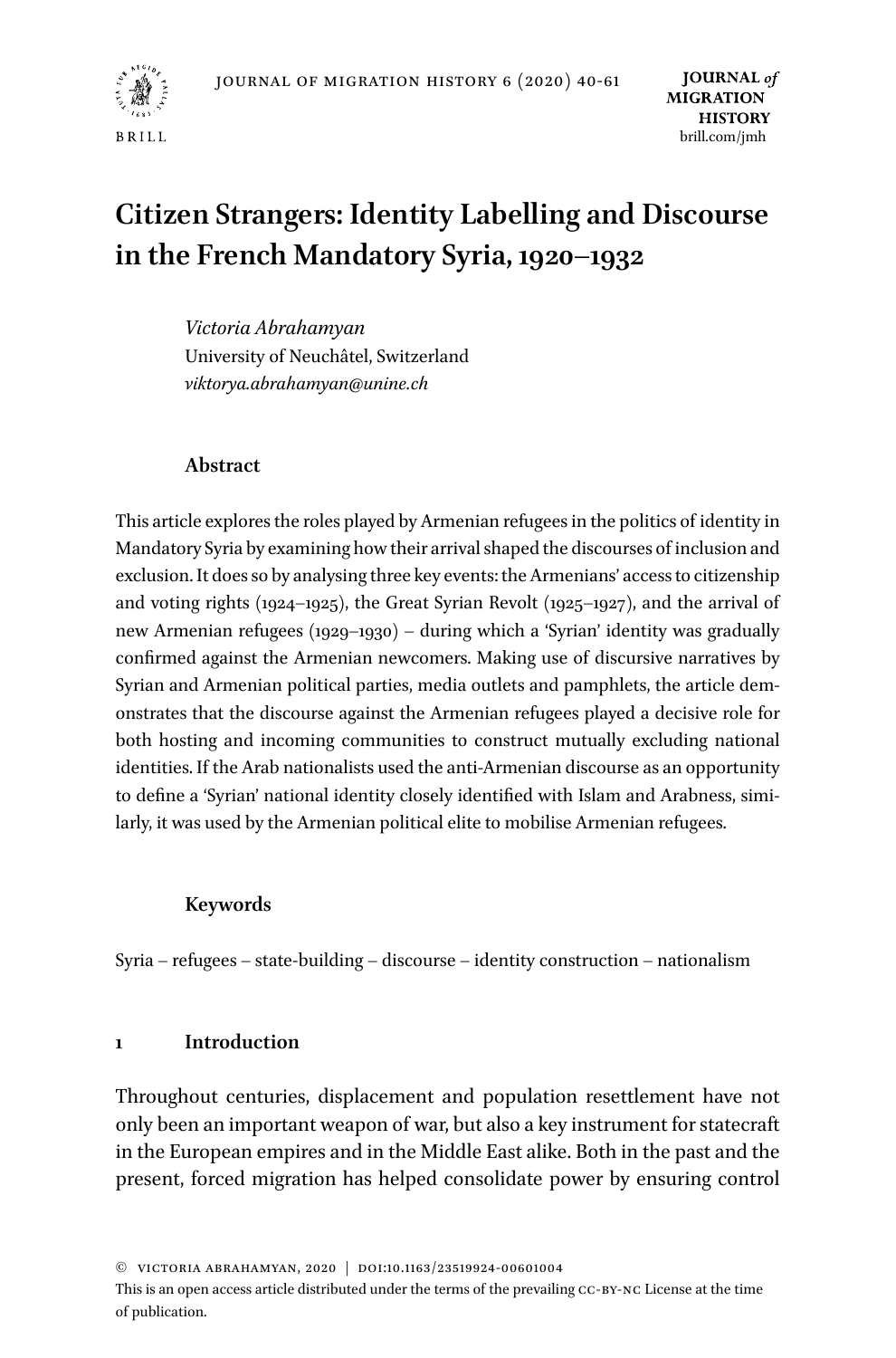over contested territories, better monitor populations, and undertake social and demographic engineering. In doing so, displacement has also contributed to the creation or the consolidation of national and ethnic identities. This was particularly true during the first decades of the twentieth century, which witnessed the interplay between large numbers of refugees on the move caused by forced displacements and the strengthening of the nation-states. Reflecting upon this interplay, Aristide Zolberg saw the formation of the nation-states as a refugee generating process,<sup>1</sup> while Nevzat Soguk argued that refugee presence had 'disruptive' but also 'recuperative' effects in the hosting states, becoming both a problem and a resource to the statecraft[.2](#page-1-1) Peter Gatrell has similarly pointed out that while states make refugees, refugees can also make states<sup>[3](#page-1-2)</sup>

Historians of the Middle East have picked up and developed this idea further in the past two decades by showing the central roles played by the refugees and immigrants across the Middle East. Laura Robson, for one, has shown how refugee management became a major *raison d'être* of the League of Nations and the British and French mandate authorities alike.[4](#page-1-3) Keith Watenpaugh has written extensively on what he calls the 'survivors' bargain' – the policies of the French mandatory authorities towards the Armenian refugees in Syria, as well as the genesis of the modern humanitarian assistance.[5](#page-1-4) Benjamin Thomas White has examined the struggle between Arab nationalists and the French colonial rulers, precipitated by the coming of Armenian and Kurdish refugees to Syria.<sup>6</sup> Most recently, Stacy Fahrenthold has shown how French mandatory authorities made claims over the Syrian and Lebanese migrants abroad to strengthen their colonial power in the Levant[.7](#page-1-6)

<span id="page-1-0"></span><sup>1</sup> Aristide Zolberg, 'The formation of new states as a refugee-generating process', *Annals of the American Academy of Political and Social Science* 467 (1983) 24–38.

<span id="page-1-1"></span><sup>2</sup> Nevzat Soguk, *States and strangers: refugees and displacement of statecraft* (Minneapolis 1999).

<span id="page-1-2"></span><sup>3</sup> Peter Gatrell, *The making of the modern refugee* (Oxford 2013) 175.

<span id="page-1-3"></span><sup>4</sup> Laura Robson, *States of separation: transfer, partition, and the making of the modern Middle East* (Berkeley 2017).

<span id="page-1-4"></span><sup>5</sup> Keith D. Watenpaugh, *Bread from stones: The Middle East and the making of modern humanitarianism* (Oakland 2015); K. Watenpaugh, 'Towards a new category of colonial theory: colonial cooperation and the survivors' bargain – the case of the post-genocide Armenian community of Syria under French Mandate', in: Nadine Méouchy and Peter Sluglett (eds), *The British and French Mandates in comparative perspectives* (Leiden 2004) 597–622.

<span id="page-1-5"></span><sup>6</sup> Benjamin Thomas White, 'Refugees and the definition of Syria 1920–1939', *Past and Present* 235:1 (2017) 141–178.

<span id="page-1-6"></span><sup>7</sup> Stacy Fahrenthold, *Between the Ottomans and the Entente: The First World War in the Syrian and Lebanese diaspora, 1908–1925* (New York 2019).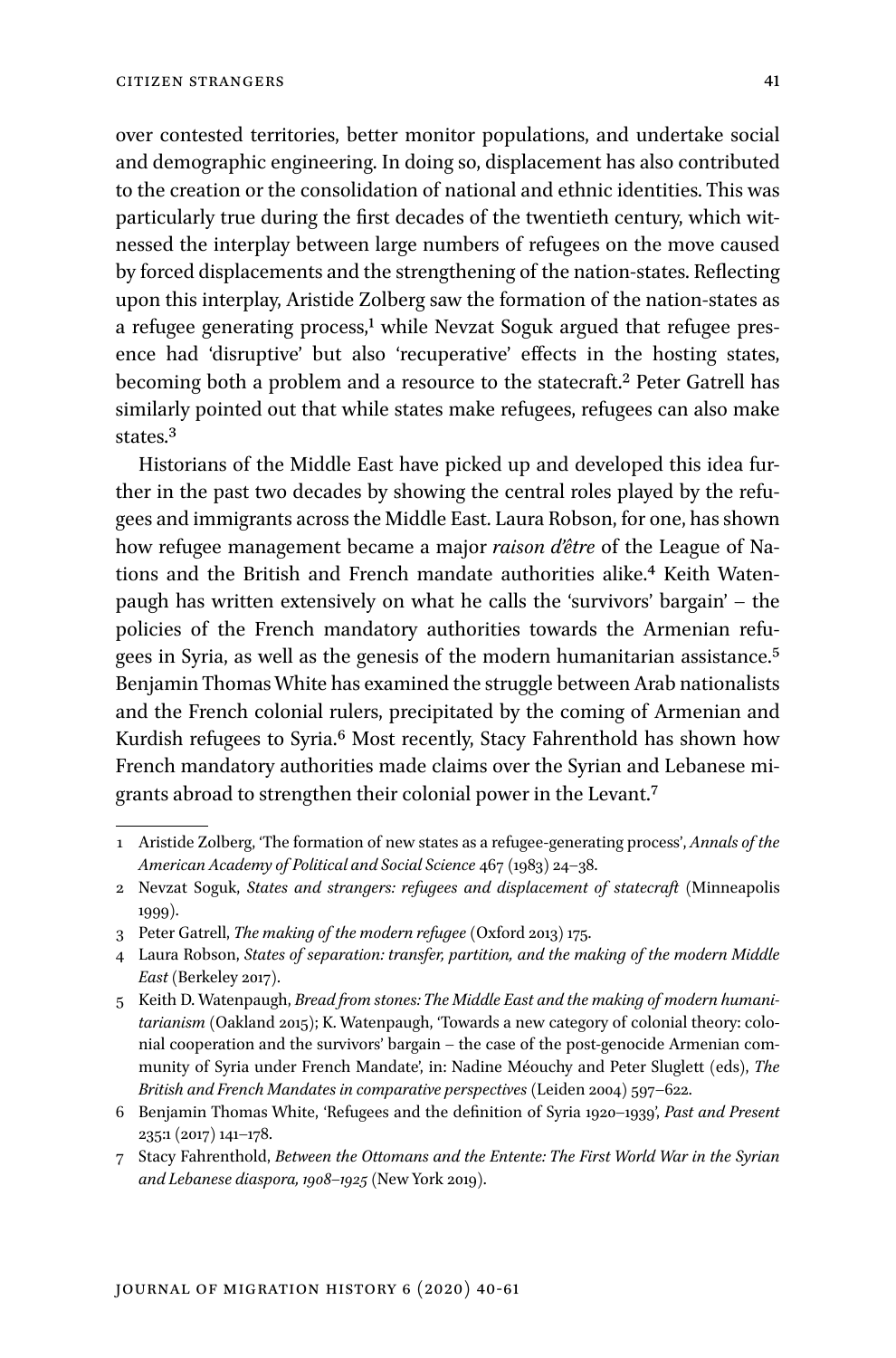This emerging body of literature often interacted with the critical readings on humanitarian assistance provided to the Armenian refugees in the aftermath of the Armenian Genocide. Adapting the orientalist critique of Edward Said, Joanne Laycock, for instance, has shown how orientalist discourse informed not only the image of the Armenian refugee, but also the nature and the practice of the humanitarian relief.[8](#page-2-0) Davide Rodogno, on the other hand, has shown the genesis and transformation of one of the biggest international humanitarian organisations – Near East Relief (ner), formed in 1915 to assist the Genocide survivors[.9](#page-2-1) In addition, Jaffa Panken has explored the media use and strategies of the NER to generate public interest and raise funds.<sup>[10](#page-2-2)</sup>

Despite the considerable advances of the literature, the direct and indirect roles played by the refugees themselves in the shaping of modern Syria has remained understudied, particularly due to the lack of scholarly engagement with refugee language sources. In addressing this lacuna, this article draws on the previous research and seeks to explore the roles played by the Armenian refugees in constructing insiders and outsiders in the French mandatory Syria. It does so by analysing three key events – the access to citizenship and voting rights for the Armenian refugees (1924–1925), the Great Syrian Revolt (1925– 1927), and the arrival of new Armenian refugees (1929–1930). Although other groups of refugees – Kurds and Assyrians – were also resettled in Syria along with the Armenians in the interwar years, this article will discuss only the case of Armenians, who were the largest refugee community in this country – leaving a major imprint on the Syrian national fabric.

The article argues that the interplay between the Arab nationalist discourse against the Armenian refugees and the discourses adopted by the refugee political elites, helped construct the 'otherness' of both communities and played a vital role in developing mutually excluding national identities. In addition, a distinct Armenian identity in Syria was further forged as a result of external factors, namely the continuous support provided by the French mandatory authorities and the League of Nations in exchange for a purportedly political loyalty and as a way of legitimising their 'mission' in mandatory Syria. I explore this process by utilising a series of primary sources. Newspapers, in particular, are of the upmost importance for this study, since the interwar period saw an unprecedented flourishing of press in Syria, providing an important platform

<span id="page-2-0"></span><sup>8</sup> Joanne Laycock, *Imagining Armenia: Orientalism, ambiguity and intervention 1878–1925* (Manchester 2009).

<span id="page-2-1"></span><sup>9</sup> Davide Rodogno, 'Beyond relief: a sketch of the Near East Relief's humanitarian operations, 1918–1929', *Monde(s)* 2:6 (2014) 45–64.

<span id="page-2-2"></span><sup>10</sup> Jaffa Panken, "Lest they perish": The Armenian Genocide and the making of modern humanitarian media in the U.S., 1915–1925 (Thesis The University of Pennsylvania, Pennsylvania 2014).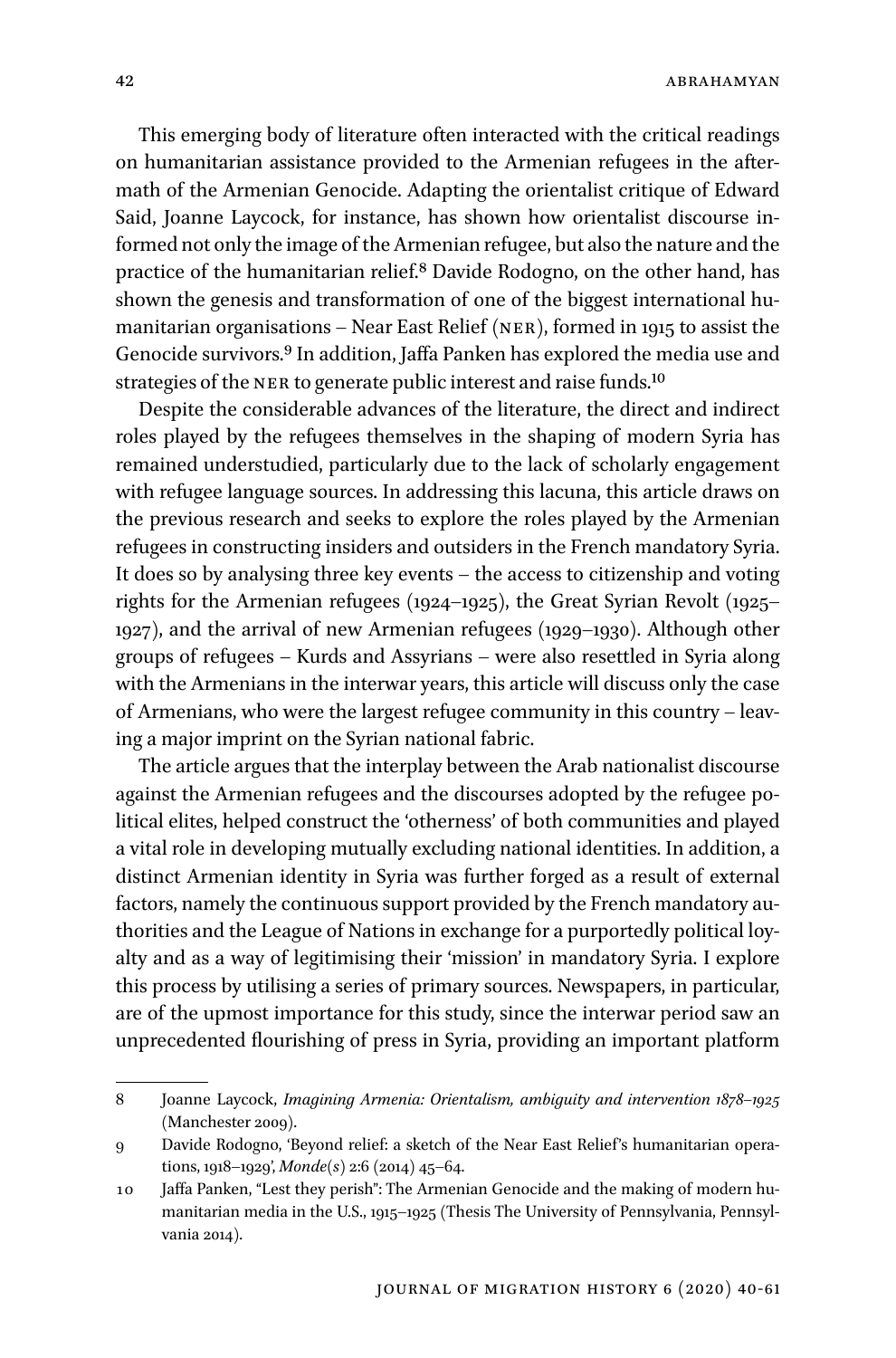where leading intellectuals from both communities expressed their views and engaged in discussions[.11](#page-3-0)

For the purposes of this study two prominent Arabic language newspapers are consulted – *Al-Qabas* (1928–1958) and *Al-Sha'b* (1927–1937)[.12](#page-3-1) Both newspapers were dailies published in Damascus and were famous for their nationalist attitude, therefore many anti-Armenian articles appeared in the pages of these two newspapers. The reactions of the Armenian refugees to this burgeoning anti-Armenian rhetoric were expressed in the community's own press outlets. A series of Armenian language newspapers have therefore also been analysed to capture the latter. These include newspapers from Aleppo, such as *Suriayakan Mamul* and *Yeprat*, but also *Lebanon* (Beirut), *Arev* (Alexandria) and *Husaber* (Cairo). In selecting these outlets over others, an effort has been made to maintain a balance between the different political party organs and independent newspapers[.13](#page-3-2) In addition, French diplomatic records, the archives of the League of Nations' Permanent Mandates Commission as well as those of the Armenian Catholicos of Cilicia are consulted.

The article consists of four parts. The first explores the link between displacement, nationalism and national identity. Parts two and three are devoted specifically to the internal and external factors – the Syrian nationalist discourse and the policies of the French mandatory authorities and the League of Nations vis-a-vis the Armenian refugees. Finally, the last section is concerned with the discourses and strategies put forward by the refugee political elites.

### **2 Displacement, Nationalism and National Identity**

The exodus and genocide of the Anatolian Armenians which unfolded between 1914 and 1922 constitutes one of the most important instances of mass

<span id="page-3-0"></span><sup>11</sup> There were 490 press titles in Syria and Lebanon during the interwar period: 263 in Beirut, 92 in Damascus, 31 in Aleppo and 22 in Tripoli; see Nadine Méouchy, 'La presse de Syrie et du Liban entre les deux guerres 1918–1939', *Revue des Mondes Musulmans et de la Méditerranée* 95–98 (April 2002) 55–70. By the end of the Mandate (1946) the Armenian community had thirty publications in Syria; see Nicola Migliorino, (*Re)constructing Armenia in Lebanon and Syria: Ethno-cultural diversity and the state in the aftermath of a refugee crises* (New York 2008) 69.

<span id="page-3-1"></span><sup>12</sup> Both newspapers were consulted at the library of the American University of Beirut.

<span id="page-3-2"></span><sup>13</sup> Suriayakan Mamul (1922–1927) was the organ of the Hunchak party; Yeprat (1927–1949) was the organ of the Ramkavar party; Lebanon (1924–1935) was an independent periodic; Arev (1915–1944) was the organ of the Ramkavar; Husaber (1926–1936) was an ARF organ. All the Armenian newspapers were consulted at the national library of Armenia in Yerevan and the library of Mekhitarist congregation in Vienna.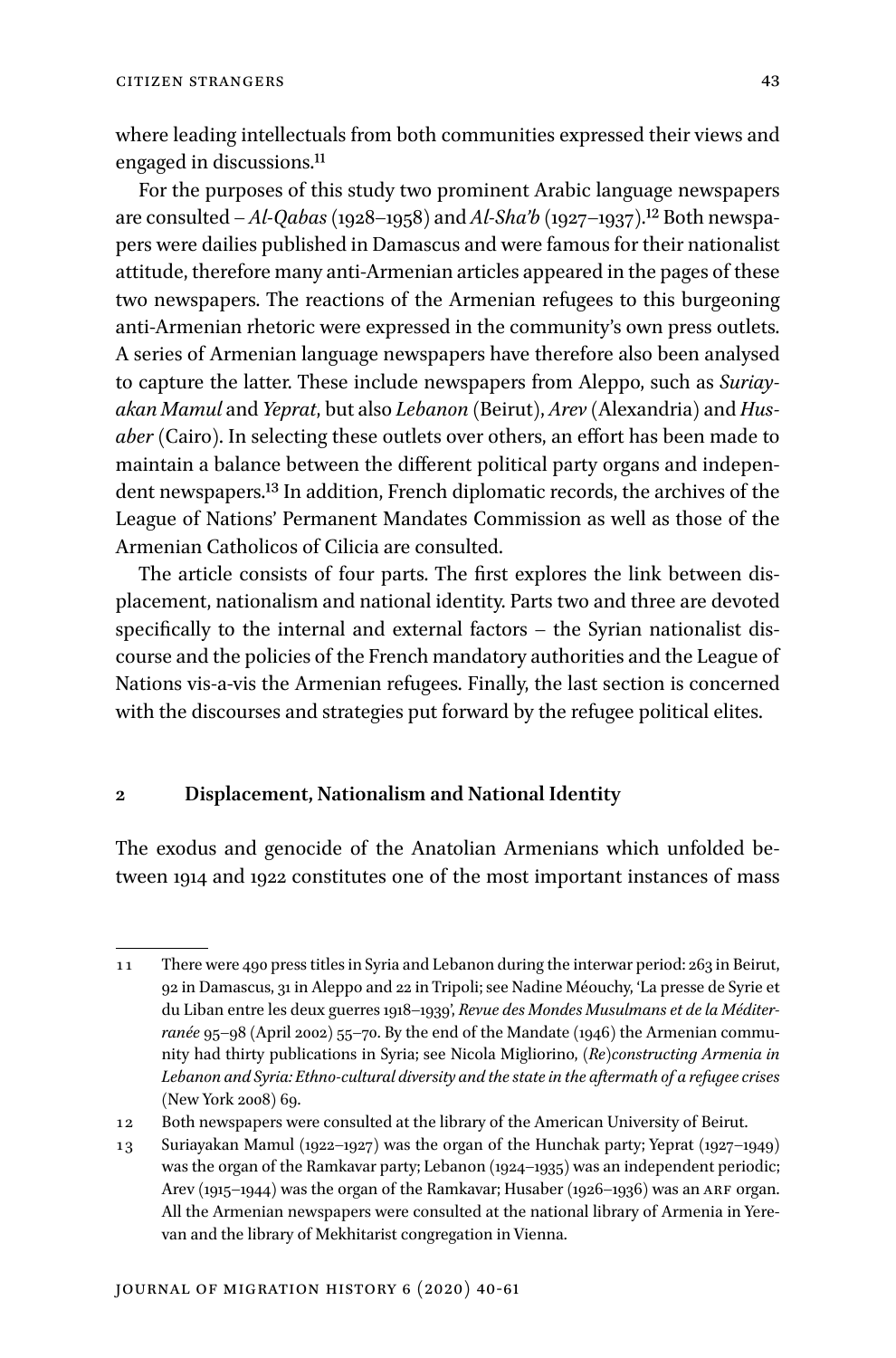displacement and dispossession in the Ottoman lands.[14](#page-4-0) According to different estimates, between 1.2 and 1.5 million Armenians<sup>15</sup> were forcibly removed from their homes and sent on death marches towards Deir ez-Zor and Mosul during the First World War. Around 1 million Armenians perished. The caravans of survivors arrived in Syria, turning Aleppo into a major hub for the Armenian refugees. Mandatory authorities estimated that approximately 200,000 Armenians had passed through the city, 75,000 of whom had resettled in the Aleppo province alone.[16](#page-4-2) The Ottoman Empire's politics of expulsion and resettlement made forced migration the characteristic mark of nationalism across the Middle East.[17](#page-4-3)

Nationalism, a new ideology popular since the end of the nineteenth century, was understood to be upholding the principle whereby ethnic boundaries should not cut across political ones. Accepting the dominance of a certain ethnic group and its ideologies in a given state, nationalism as a source of political legitimacy became a key characteristic of the 'nation-states' in the twentieth century.[18](#page-4-4) This new conception was fundamentally different from the previous practices of the Ottoman empire where belonging was defined not by birthplace – i.e. territory alone, but rather by the inclusion in a certain social community – a millet<sup>19</sup> based on religious, linguistic and cultural characteristics.

In Syria, nationalism was primarily marked by the struggle for independence from France which had received Syria's mandate in 1920 under the supervision of the League of Nations. The mandatory framework served as a well-designed cover for the French colonial ambitions, packaged as the protector of the 'chrétiens d'Orient' and the 'mission civilisatrice'. While the

<span id="page-4-0"></span><sup>14</sup> On the Armenian Genocide see: Richard G. Hovannisian, *The Armenian Genocide in perspective* (New Brunswick 1986); Vahakn N. Dadrian, *The history of the Armenian Genocide: Ethnic conflict from the Balkans to Anatolia to the Caucasus* (Providence 1995).

<span id="page-4-1"></span><sup>15</sup> There is no unanimity among academics regarding the number of Armenian victims of the Genocide. The figures suggested range from 1.5 million by Bernard Lewis (1968) to between 460,000 and 860,000 by Toynbee (1916), to 1 million by Lepsius (1918), see: Migliorino, (*Re)constructing Armenia in Lebanon and Syria*, 30.

<span id="page-4-2"></span><sup>16</sup> Centre des archives diplomatiques de Nantes, series Mandat Syrie-Liban (hereafter cadn-SL), no. 575, *Installation de réfugiés arméniens à Alep*, Beirut, 8 July 1940.

<span id="page-4-3"></span><sup>17</sup> Dawn Chatty, *Displacement and dispossession in the modern Middle East (*Cambridge 2010) 289.

<span id="page-4-4"></span><sup>18</sup> Ernest Gellner, *Nations and nationalism* (Oxford 1983) first edition.

<span id="page-4-5"></span><sup>19</sup> The millet system allowed the Ottoman rulers to efficiently organise the empire's population into communities by devolving power to trusted intermediaries and community leaders. There were three basic millets: the Greek, the Jewish and the Armenian; see in Karen Barkey and George Gavrilis, 'The Ottoman millet system: non-territorial autonomy and its contemporary legacy', *Ethnopolitics* 15:1 (2016) 24–42.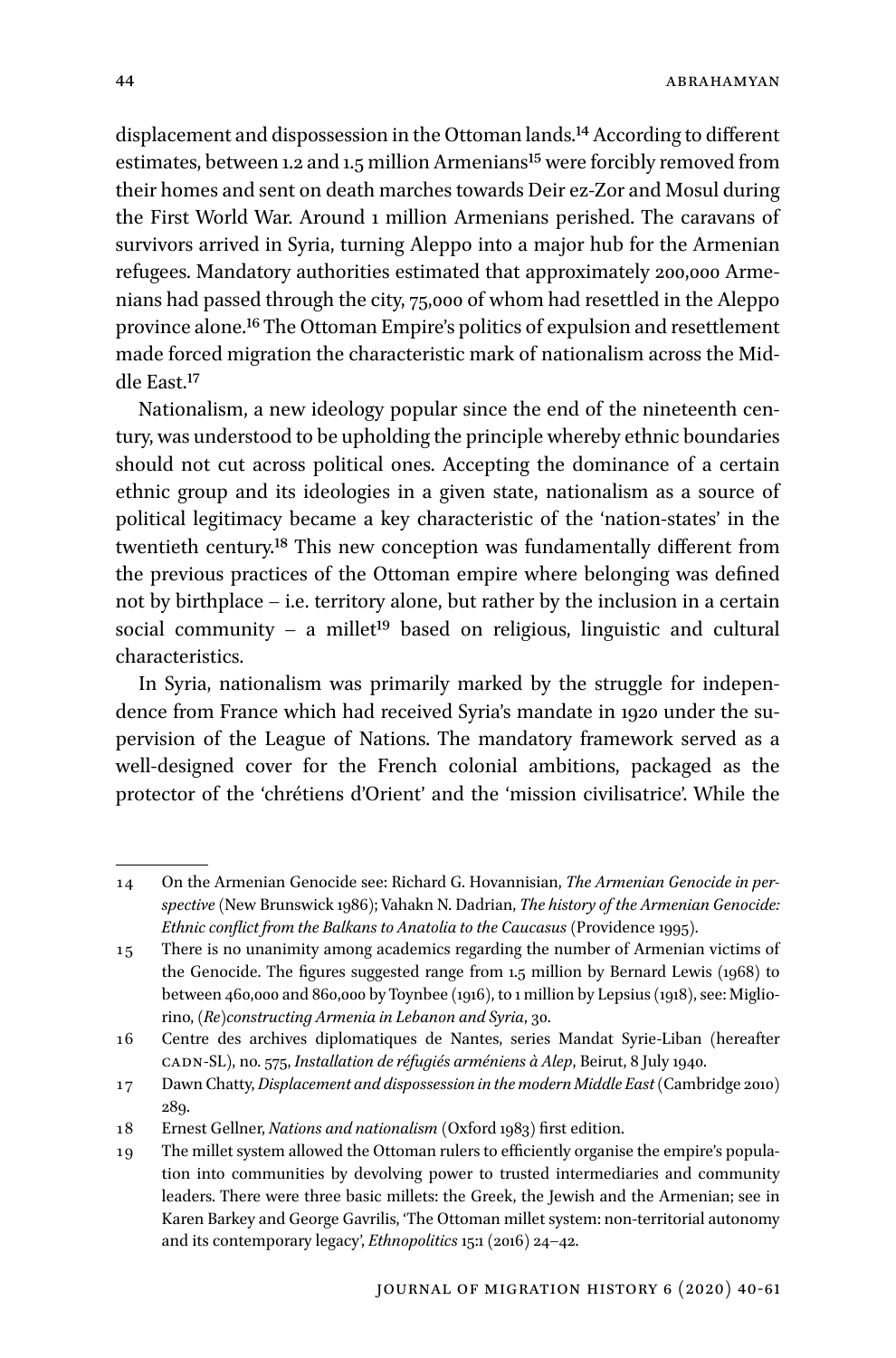civilisation project was partially acceptable to the westernised Syrian elite, the political agenda it contained was not.[20](#page-5-0)

Home to various religious and ethnic communities, Syria had emerged as a creation of the Great Powers. As these communities showed a high degree of unity against the colonial rule, the French exploited ethnic and religious groups as a counterweight against the majority Sunni Arabs implementing a divide-and-rule strategy.[21](#page-5-1) In this context of uncertainty and political tension, the mere presence of the incoming Armenian refugees came to be regarded as undesirable and Arab nationalists perceived them as an obstacle to the construction of the Syrian nation. As a result, these refugees were soon caught in a political and social 'no man's land' where the Syrian hosts increasingly viewed their presence as a sectarian, political and economic threat.<sup>[22](#page-5-2)</sup>

In turn, the vulnerable status of a refugee, the terrible collective experience together with the constant sense of insecurity pushed the Armenian refugees to mobilise political and cultural resources, as well as to accept all kinds of available support to quickly form a community. Some scholars, including Migliorino, have argued that the 'ultimate mission' of the Armenian refugees was to maintain a distinct communal cultural identity.<sup>23</sup> It can be debated, however, whether there was a clear strategy at first among the refugees. In fact, the success in maintaining a discrete Armenian identity and forming a strong non-assimilatory community was not due to the community efforts alone, but was a result of the coming together of much stronger factors – namely, the aggressive Arab nationalist discourse against Armenian refugees, coupled with the continuous support of the League of Nations and the French mandatory authorities.

# **3 Syrian Nationalists Imagine the Nation: the 'Insiders' and the 'Outsiders'**

Thousands of Armenians arrived in Syria as stateless refugees,  $24$  which as a status was not legally defined at the time of their arrival. It was only later, in May

<span id="page-5-0"></span><sup>20</sup> Philip S. Khoury, *Syria and the French Mandate: the politics of Arab nationalism*, *1920–1945* (Princeton 1987); James Gelvin, *Divided loyalties: Nationalism and mass politics in Syria at the close of empire* (Berkley 1998).

<span id="page-5-1"></span><sup>21</sup> Khoury, *Syria and the French Mandate.*

<span id="page-5-2"></span><sup>22</sup> Watenpaugh, 'Towards a new category of colonial theory', 601.

<span id="page-5-3"></span><sup>23</sup> N. Migliorino, '"Kulna Suriyyin"? The Armenian community and the state in contemporary Syria', *Revue des Mondes Musulmans et de la Méditerranée*, 115–116 (2007) 97–116.

<span id="page-5-4"></span><sup>24</sup> A small Armenian community of about 13,000 Armenians lived mostly in Aleppo before the arrival of the refugees. They were mostly Arabic speaking and well-integrated into the Syrian society; see *Suriakan taretsuyts* (Aleppo 1923) 235–238.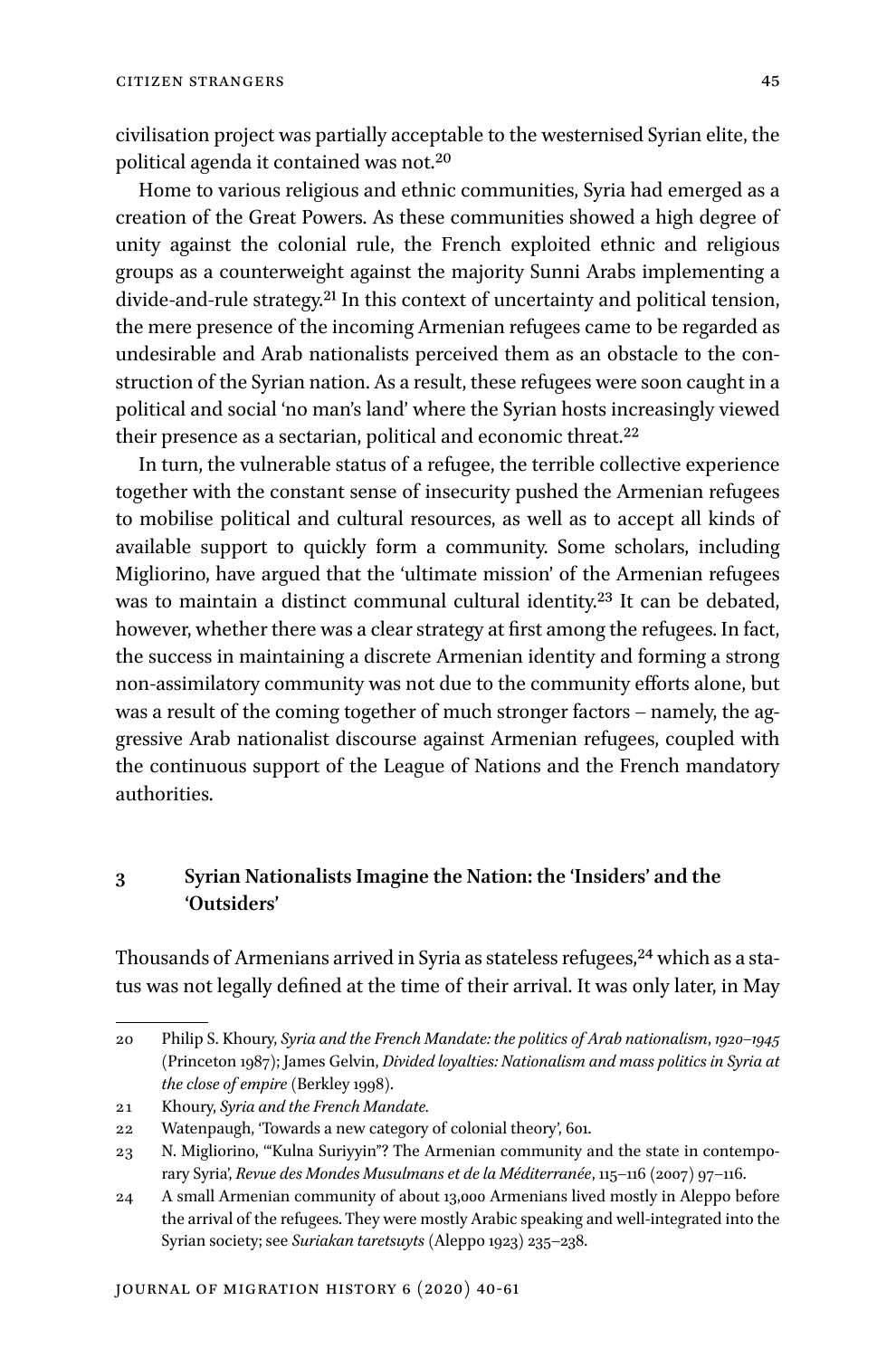1926, that the League of Nations would define who constituted a 'refugee' – thereby laying the foundations for the international refugee regime. This new legal status was, however, limited and selective in character for it initially applied to just two refugee groups – the Russians and the Armenians[.25](#page-6-0)

Mandatory Syria – the new home of the Armenian refugees – saw a high degree of political mobilisation during the entire interwar period. In this period most of its modern-style political parties were formed – the People's Party (Hizb al-sha'b),<sup>26</sup> the National Bloc (al-kutla al-wataniyya),<sup>27</sup> the Communist Party, the Syrian National Social Party and the Muslim Brotherhood. The role of newspapers quickly gained importance for disseminating party ideologies and informing the public opinion. Newspapers became a political space where negotiations and confrontations took place between the competing local elites. Even though nationalistic discourse prevailed, nonetheless, different political circles held different, often conflicting views on the most debated issues of the time such as the Jewish immigration to Palestine, Syria's independence and unity[,28](#page-6-3) or economic and social problems[.29](#page-6-4) Refugee issues, seen from the Syrian nationalistic perspective, were closely related to all of those topics in one way or another and were soon taken up by the most pro-nationalist press outlets. It included the Damascene *Alif Bâ'* (pan-Arab), *al-Sha'b* (nationalist)*, al-Fatâ al-'Arab* (pan-Islamist)*, al-Qabas* (National Bloc) as well as the Aleppine *al-Nahḍa* (nationalist) and many others[.30](#page-6-5) Unsurprisingly, while nationalist outlets expressed anti-refugee rhetoric, a handful of Aleppine newspapers – mostly neutral or pro-mandate (*al-Takaddum*, *Le courrier de Syrie*, *Doğru Yol)* – were famous for their pro-refugee positions.

Clearly, the 'refugee' label itself, far from clarifying an identity, implied a complex set of values and judgments[.31](#page-6-6) Roger Zetter noted in his seminal research that 'labelling is a process of stereotyping and forming clear-cut

<span id="page-6-3"></span>28 For example, there were three different perceptions for the unity alone – it could be Syrian, Arab and Islamic.

<span id="page-6-0"></span><sup>25</sup> League of Nations, *Arrangement relating to the legal status of Russian and Armenian refugees*, 30 June 1928, League of Nations Treaty Series, vol. 89, no. 2005, htpps:/[/www.refworld](http://www.refworld.org/docid/3dd8cde56.html) [.org/docid/3dd8cde56.html](http://www.refworld.org/docid/3dd8cde56.html) (accessed 30 May 2019).

<span id="page-6-1"></span><sup>26</sup> Led by doctor 'Abd al-Rahman Shahbandar it played an important role during the Syrian Great Revolt.

<span id="page-6-2"></span><sup>27</sup> Different nationalist circles came together forming the National Bloc in 1928 as an independence movement rather than a political party. It dominated Syrian politics until independence in 1946.

<span id="page-6-4"></span><sup>29</sup> Nadine Méouchy, 'La presse de Syrie et du Liban', 58.

<span id="page-6-5"></span><sup>30</sup> Categorisations according to the French intelligence report; see in cadn-SL, no. 906, Liste des journaux et periodiques, Damas, le 6 fevrier 1929.

<span id="page-6-6"></span><sup>31</sup> Roger Zetter, 'Refugees, repatriation and root causes', *Journal of Refugee Studies* 1:2 (January 1988) 99–106, 99–100.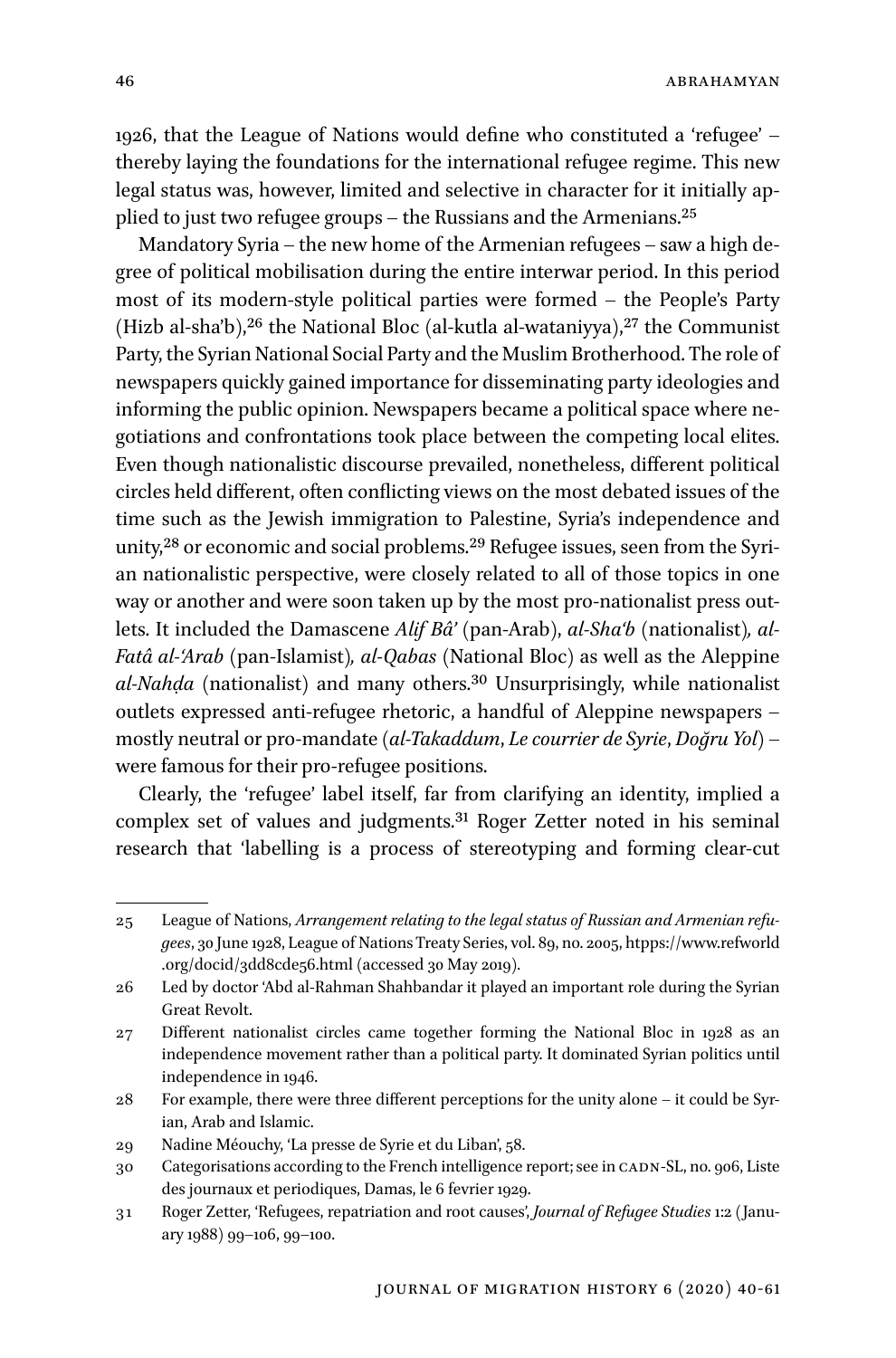categories, a powerful process, with far-reaching consequences for those being labelled'[.32](#page-7-0) Indeed, labels are known to have power since they are charged with emotion, imply certain meanings, highlight differences and at the same time influence the public opinion. This can explain why articles about the Armenian refugees regularly appeared on the front pages of the prominent nationalist newspapers of Syria and Lebanon throughout the 1920s and 1930s: 'Our guests, Armenians', 33 'Hey, Armenians, Your Danger is Great!', [34](#page-7-2) 'Smart Elements?! The Owners of the 'Real' Interests in the Country'[,35](#page-7-3) 'When does the Weak Play the Game of the Strong?',<sup>36</sup> to mention a few examples. Ultimately, 'The Armenians', 'Our guests, Armenians', 'The Armenian Refugees'– used either as titles or in the main body – became frequent idioms, employed to highlight the Armenian 'otherness'.[37](#page-7-5)

Anti-Armenian sentiments started to emerge among the Syrian hosts once the presence of the refugees was felt more acutely, especially in the Aleppo province. Ironically, refugees insisted on staying in larger groups and opposed any attempts to be dispersed out of fear and insecurity, which further highlighted both their presence and their status as newcomers. In addition, the fact that they were non-Muslim and non-Arabic speaking further underscored their otherness in the eyes of the Syrian hosts.

Such discourse, however, cannot fully be understood without analysing the evolving historical context in which it was embedded. The close analysis of the anti-Armenian discourse conveyed by the Syrian political parties, media outlets and pamphlets allows us to propose three key moments between 1920 and 1932 that played a significant role in (re)confirming the identity of the 'Syrians' as insiders by presenting the Armenians as 'outsiders'.

## **3.1** *Armenian Refugees as Syrian Citizens*

The Armenian refugees' access to the Syrian citizenship and political participation was undoubtedly the first such moment. Anti-Armenian discourse took another form, especially after the signature of the Treaty of Lausanne (1923)

<span id="page-7-0"></span><sup>32</sup> Roger Zetter, 'Labelling refugees: forming and transforming a bureaucratic identity', *Journal of Refugee Studies* 4:1 (1991) 39–62, 44.

<span id="page-7-1"></span><sup>33</sup> 'Ḍuyüfinä al-ärman', *Al-Ahwal*, quoted in *Lebanon* 23 July 1926. All translations by the author.

<span id="page-7-2"></span><sup>34</sup> 'Khaṭrakum 'aẓïm äayuhä al-ärman', *Al-Sha'b* 1 September 1930.

<span id="page-7-3"></span><sup>35</sup> Najïb al-Rïs, 'Anäṣir rashïda?! Wa äṣḧäb maṣäliḧ 'ḧaqïqiyya' fï al-biläd', *Al-Qabas* 27 January 1932.

<span id="page-7-4"></span><sup>36</sup> 'Matay käna al-ḍa'ïf yala'bu lu'aba al-qawiy?', *Al-Qabas* 20 March 1933.

<span id="page-7-5"></span><sup>37</sup> Notably, those titles and the Syrian attitude, in general, remained the same up until the mid-1930s, many years after the Armenian refugees were granted Syrian citizenship (1924) and were neither 'guests' nor 'refugees' in legal terms. In contrast to what the category of 'refugee' means – finding a new permanent home, 'guest' signifies temporality.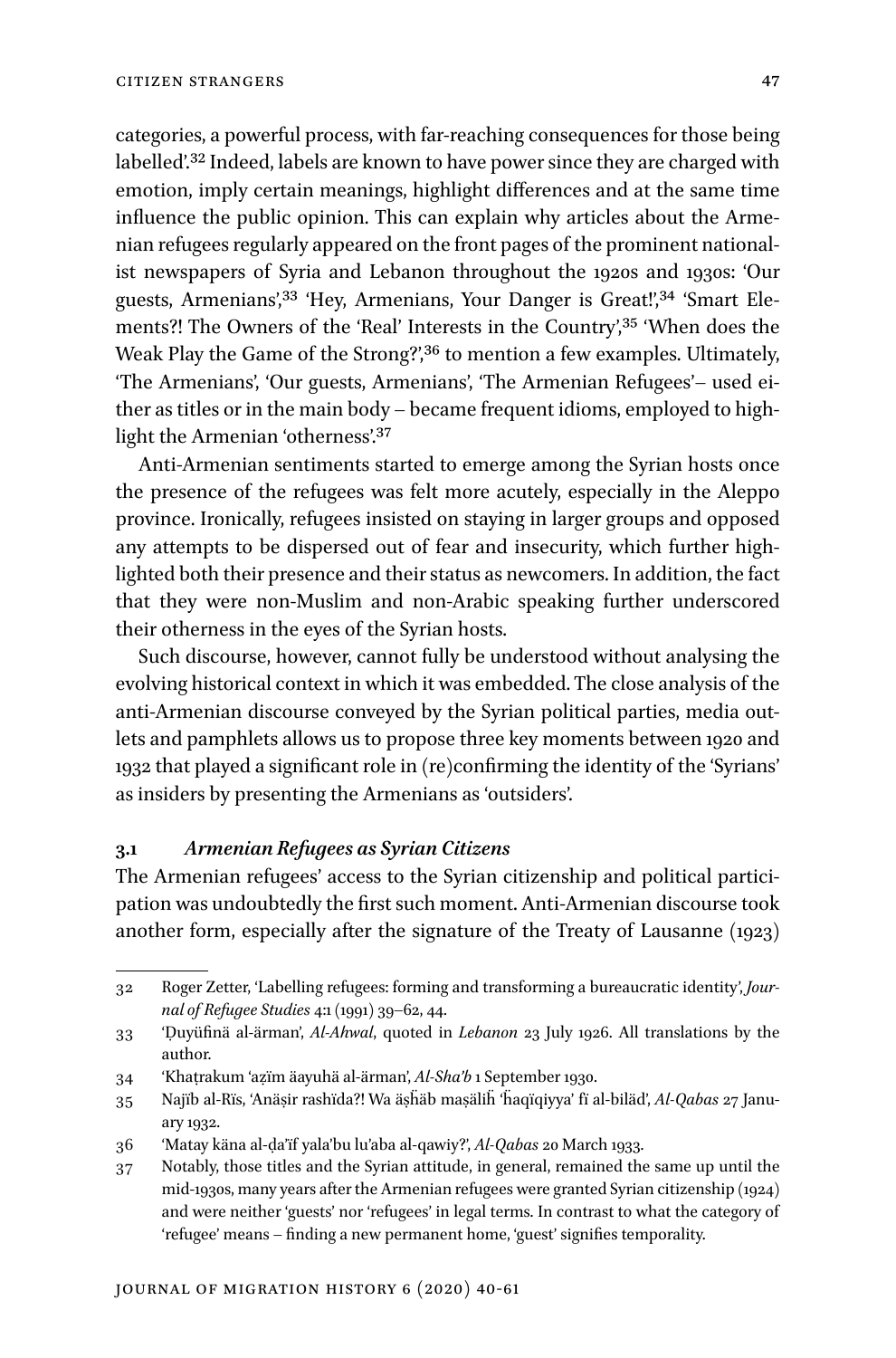when it became clear that the Armenian refugees could not return to their homeland and their status was to be legalised in the countries in which they resided.[38](#page-8-0) In August 1924, after just a year, French mandatory authorities granted the refugees Syrian citizenship, which subsequently triggered anti-Armenian reactions. In that sense, *al-Fatâ al-'Arab* newspaper warned: 'Every Syrian should know that the presence of the Armenians is a threatening danger and should it be tolerated further Syria and Lebanon will be soon called 'Armenia'.[39](#page-8-1)

When French mandatory authorities extended further political privileges to Armenians by granting them voting rights in 1925, the prospects of Armenian political participation prompted heated debate among the Syrian political elite and in the press alike. Two issues, in particular, were of great importance: who was to be considered a 'Syrian', and who was entitled to make such decisions. Armenian refugees, just like their Syrian hosts, were former Ottoman citizens, but the role of religion (Islam) and ethnicity (Arabness) was now emphasised by the Syrian nationalists. Moreover, the fact that a third power – the French authorities, allowed refugees to settle, and shortly thereafter granted them citizenship and voting rights without even formally consulting the nominative Syrian government worsened the situation and created a sovereignty crisis among the Syrian nationalists:[40](#page-8-2) 'Are they the guests of the mandatory authorities or ours? […] France opened the doors of our country wide and they came in their thousands, filled our valleys and villages and started to disturb us in our own homes'.[41](#page-8-3)

Syrian nationalists argued that they were the owners of the country and that it was for them to decide on such matters, not the French: 'We wish to complain against the decision of the resettlement of 100,000 Armenians in Syria, as we, the Syrians are the *owners of this country* and we have the right to have a say on this kind of decision […]'[.42](#page-8-4) (Emphasis mine)

<span id="page-8-0"></span><sup>38</sup> The signature of the Lausanne Treaty in July 1923 denied the survivors of the Genocide the right to return to their homeland, ultimately making the Armenian refugees of the Southeastern Europe and the Middle East stateless; see in Watenpaugh, *Bread from stones*, 168.

<span id="page-8-1"></span><sup>39</sup> Quoted in 'Hayere Suriayi ev Libanani mej' (Armenians in Syria and Lebanon), *Arev* 6 March 1925.

<span id="page-8-2"></span><sup>40</sup> Benjamin Thomas White, 'Refugees and the definition of Syria', 144.

<span id="page-8-3"></span><sup>41</sup> Quoted in Muhattis, 'Khentin meke qar me glorer e jerhore. Hazar kheloq ashkhater en chen kercer hanel' (Khoske mejernis)' (A fool threw a stone in the hole, one thousand wise men could not bring it back (between us)), *Lebanon* 23 July 1926.

<span id="page-8-4"></span><sup>42</sup> 'Ïskän al-ärman fï süriyä' (The resettlement of Armenians in Syria), *Al-Sha'b* 21 June 1928. The article referred to the rumours that French intended to resettle more Armenian refugees in Syria.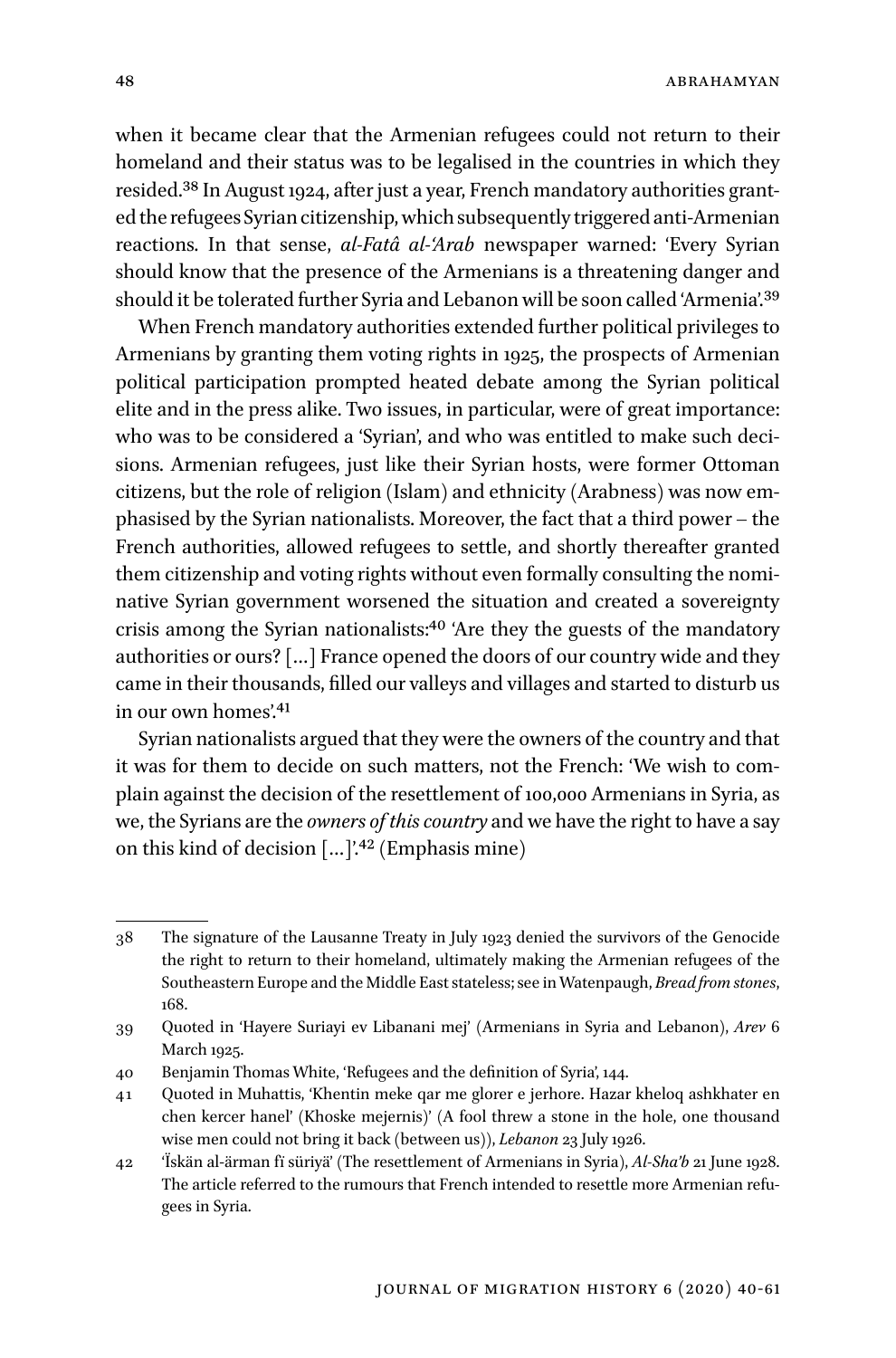Subsequently, Armenian refugees' right to vote had an impact on the upcoming elections. The legislative elections of Aleppo (1926) were boycotted by the local nationalist leaders, while Armenians and other Christian communities participated. The results were just as the French expected. As an article in *Al-Sha'b* put it:

As for the Armenian immigrants, their number along with the number of other Christians does not allow them to have more than one representative in the parliament, nevertheless, they got two […]. We think Armenians do not have the right to have even one representative since 80 per cent of them has left the country while staying registered[.43](#page-9-0)

The newspaper article also complained of the scandalous outcome of the elections, where 'the minorities were entitled to six deputies while the [Arab] majority only five!'<sup>44</sup> Furthermore, the decision of the French authorities to allow the Armenian refugees to vote in the country-wide constitutional assembly elections of 1928 renewed anti-Armenian reactions once again. Syrian newspapers heavily criticised the Armenians' right to participate in the elections, which were perceived as 'national', framing them a *new element* that had not lived in Syria for long enough to deserve the right to vote.

The Armenians did not remain silent in the face of such accusations. They, too, had started to publish newspapers immediately after their arrival in Syria.<sup>[45](#page-9-2)</sup> Moreover, the political parties - Hunchakian, ARF and Ramkavar<sup>46</sup> that were traditionally active among the Ottoman Armenians, now had their followers in the refugee camps of Syria and Lebanon. They even had their own newspapers in which they debated the Arab nationalist accusations and expressed their positions.

If Syrian nationalists employed labels and insisted that the Armenian refugees were outsiders, thus denying a common cultural background, Armenian refugees, on the contrary, often referred to their shared Ottoman past and experiences. The Ramkavars, for example, as a response to the accusations of *al-Nahḍa* announced that the Armenians of Aleppo had as much right to

<span id="page-9-0"></span><sup>43</sup> 'Ḧuqüq al-äkthariyah wa al-äqaliyät' (The Rights of the Majority and the Minorities) *Al Sha'b* 1 April 1928.

<span id="page-9-1"></span><sup>44</sup> Ibid.

<span id="page-9-2"></span><sup>45</sup> The first newspapers *Hay Dzayn* and *Daragir* appeared in Aleppo in 1918.

<span id="page-9-3"></span><sup>46</sup> The Social Democrat Hunchakian party (also known as Hunchak) was founded in 1887 in Geneva, Switzerland; the Armenian Revolutionary Federation (ARF, also known as Dashnaktsutyun) was founded in 1890 in Tiflis, Georgia; the Armenian Democratic Liberal party (also known as Ramkavar) was founded in 1907 in Istanbul, Turkey.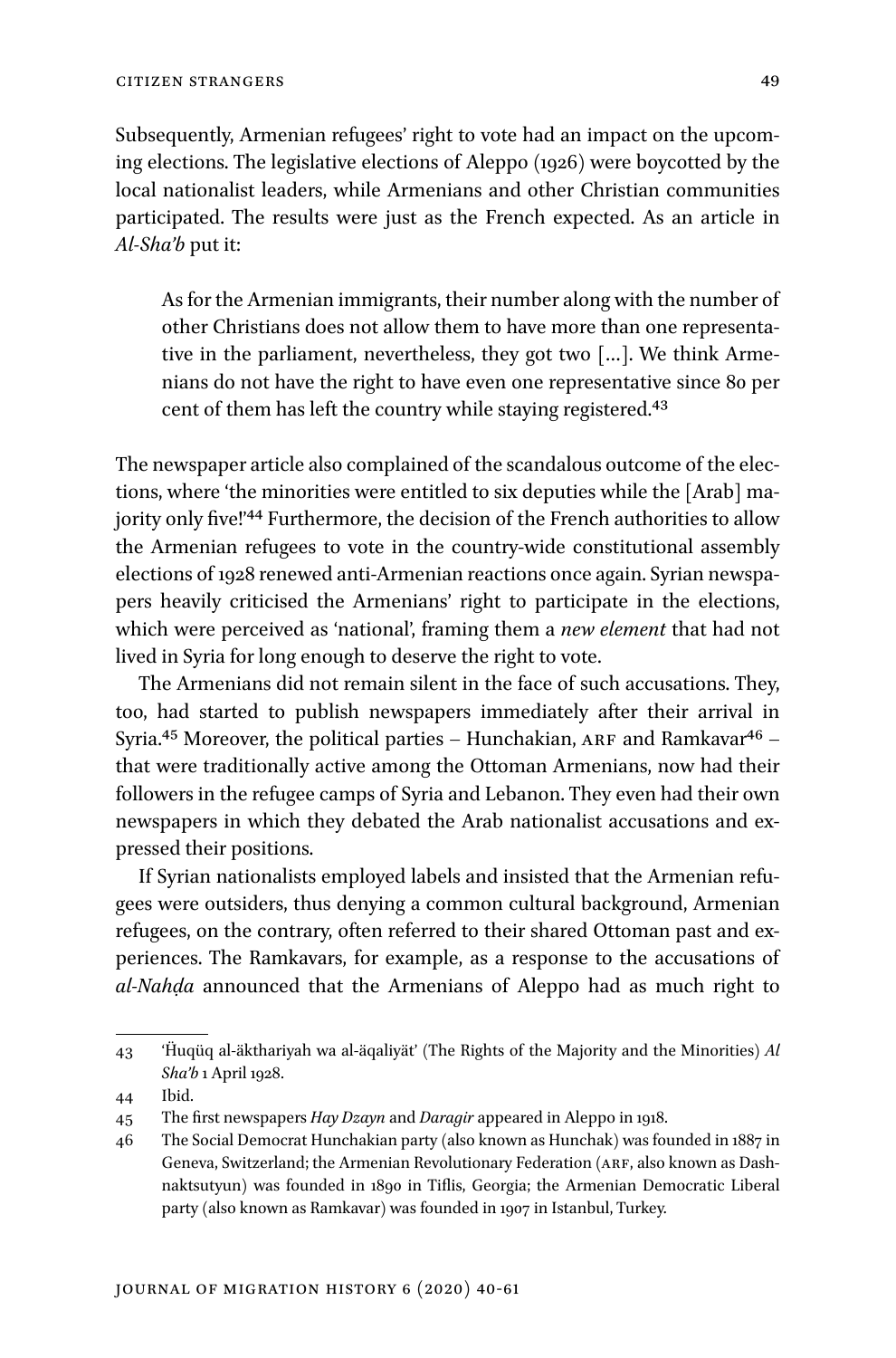consider themselves 'Syrians' as the editor*s*, since 90 per cent of Armenian refugees came from Aintab, Kilis and Marash which were all part of the Aleppo *Vilayet*[47](#page-10-0) during the Ottoman times[.48](#page-10-1)

Yet, the Armenians were torn by this question. On the one hand, the Treaty of Lausanne obliged them to look for permanent settlement; on the other hand, by obtaining Syrian citizenship and voting rights, they were obliged by law to fulfil their citizen duties: 'This is the situation that, unfortunately, is directed at Armenians who are blamed unfairly'[.49](#page-10-2)

## **3.2** *The Syrian Great Revolt*

The Syrian Great Revolt (1925–1927) against French rule was the second key contentious episode that provoked anti-Armenian reactions in the Arab press[.50](#page-10-3) Although Armenian communists had an active role in the revolt and managed to mobilise many to fight against the French along with the Arabs, most Armenians took a neutral position.<sup>51</sup> Thus, the head of the Armenian orthodox church announced in Damascus that 'Armenians are new-comers, loyal to the French authorities and friends with the locals […]' and refused to take weapons that the French authorities had distributed to the Christians in the streets of Damascus in August 1925.<sup>[52](#page-10-5)</sup> This notwithstanding, the community as a whole was rather identified as siding with the French. Crucially, the fact that a few dozen Armenians had joined the French army during the suppression of the revolt provoked the most significant anti-Armenian pogroms of modern Syria.[53](#page-10-6) According to some estimates, the anti-Armenian attacks claimed 50 victims in the Damascus refugee camp in 1925. The origins of the false news

<span id="page-10-0"></span><sup>47</sup> Villayet was an administrative unit in the Ottoman Empire that corresponded to the modern governorate.

<span id="page-10-1"></span><sup>48</sup> 'Al-Nahdayi gergerich hodvatse; Mer hay eghbayrnerin' (The angry article of al-Nahda; To our Armenian brothers), *Yeprat* 23 April 1928.

<span id="page-10-2"></span><sup>49</sup> 'Hay B Kargi entroghneru' (To the Armenian B Class Voters), *Yeprat* 18 April 1928.

<span id="page-10-3"></span><sup>50</sup> The Great Syrian Revolt was the largest anti-colonial insurgency in the interwar Arab East. Although the revolt failed to liberate Syria from the French rule, it provided a model for popular nationalism and resistance; see in Michael Provence, *The great Syrian revolt and the rise of Arab nationalism* (Austin 2005).

<span id="page-10-4"></span><sup>51</sup> H. Topuzyan, *Siriayi ev Libanani haykakan gaghtojakhneri patmutyun 1841–1946* (History of the Armenian communities in Syria and Lebanon 1841–1946) (Yerevan 1986) 223.

<span id="page-10-5"></span><sup>52</sup> Ibid, 225.

<span id="page-10-6"></span><sup>53</sup> Although Armenians were slightly over-represented in the police force in terms of their percentage of the total Syrian population, nevertheless they numbered only 369 persons in 1925. The largest component of this force was composed of Arab sunni Muslims with 2,468 persons in 1925; see N. E. Bou-Nacklie, 'Les Troupes Spéciales: religious and ethnic recruitment, 1916–1946', *International Journal of Middle East Studies* 25:4 (November 1993) 645–660, 653.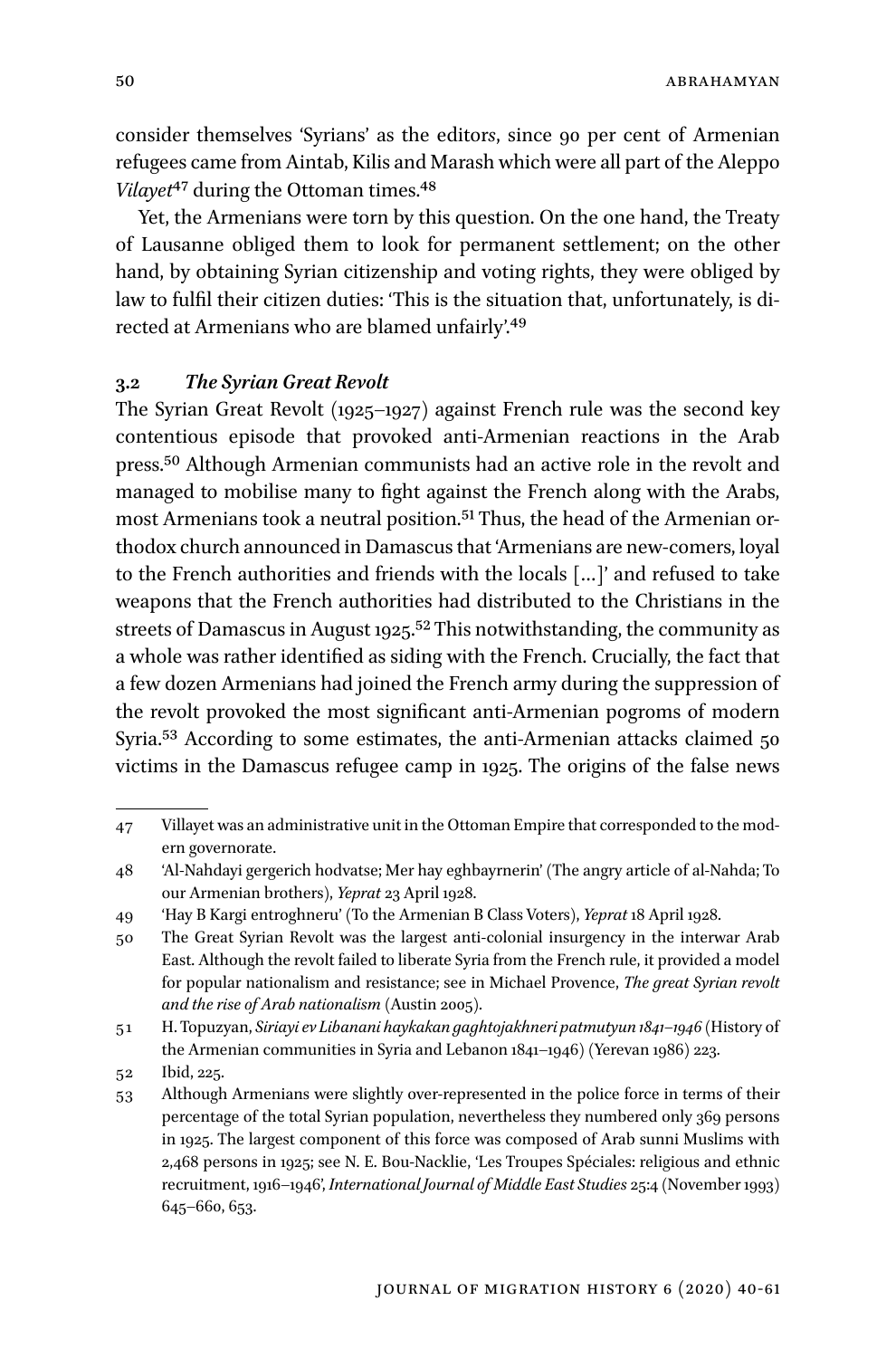about the key role of Armenians in the repression of the revolt are still an issue of contention. Several Armenian historical accounts mention anti-Armenian propaganda run mainly by the Turkish press as the main source for the rising tensions[.54](#page-11-0) The Catholicos Sahak ii of the Great House of Cilicia reported shortly after the incident: 'There were rumours about Armenian troops who were looting and massacring the locals'.<sup>55</sup> For his part, Armenian historian Hovhannes Topuzyan argued that French authorities encouraged the spread of such rumours in order to legitimise their role as a 'protector of Christians' and as a mediator between the Christians and the Muslims.[56](#page-11-2) Finally, the Armenian involvement in the revolt could divert the attention of Syrian nationalists by giving an inter-sectarian character to the conflict and thus justifying the bombardment of Damascus.[57](#page-11-3)

Moreover, Topuzyan claimed that the French authorities had a clear strategy to resettle Armenian refugees in a certain way that would allow them to create Christian-Muslim or Armenian-Arab clashes whenever deemed needed. He quoted a letter that summarised the outcome of a meeting between the French High Commissioner Maurice Sarrail and the Dashnak representatives: 'The High Commissioner thinks that Armenians should be mainly resettled around Damascus and Beirut […], refrain from the army service and instead serve in the police units'.[58](#page-11-4)

The formation of police units was foreseen by the second article of the Mandate with the purpose of the protection and the preservation of the public order. The enrolment of large number of Armenians in these units, indeed, created suspicion and tensions between the hosting and incoming communities.[59](#page-11-5) Unsurprisingly, Syrian nationalists complained that France had violated the second article of the mandate. Petitions were sent to the League of Nations

<span id="page-11-5"></span>59 Ibid.

<span id="page-11-0"></span><sup>54</sup> Particularly successive anti-Armenian articles published by *Cumhuriyet* and *Milliyet* newspapers that continued throughout the 1930s, this time targeting the Armenian settlements in Northern Syria, see in CADN-SL, no. 575, Information N: 2977, Sûreté Damascus, signed by l'Inspecteur general des polices (11 December 1929); Byuzand Yeghiayan, *Zhamanakakits patmutyun katoghikosutean Hayots Kilikio 1914–1972* (The contemporary history of the Armenian Catholicos of Cilicia, 1914–1972) (Antilias 1975) 264–269; H. Topuzyan, *Siriayi ev Libanani haykakan gaghtojakhneri patmutyun*, 227.

<span id="page-11-1"></span><sup>55</sup> Yeghiayan, *Zhamanakakits patmutyun*, 265–266.

<span id="page-11-2"></span><sup>56</sup> Topuzyan, *Siriayi ev Libanani haykakan gaghtojakhneri patmutyun*, 222–232.

<span id="page-11-3"></span><sup>57</sup> Damascus was under heavy fire from French airplanes and tanks between 18 and 21 October 1925. Entire neighbourhoods were destroyed and hundreds of its inhabitants were killed. The event marked the first large-scale urban bombardment in colonial history.

<span id="page-11-4"></span><sup>58</sup> Quoted in H. Topuzyan, *Hayeri masnakcutyune Siriayi ev Libanani azgayin-azatagrakan sharjumnerin* (The participation of the Armenians in the national liberation movements in Syria and Lebanon) (Yerevan 1968) 25.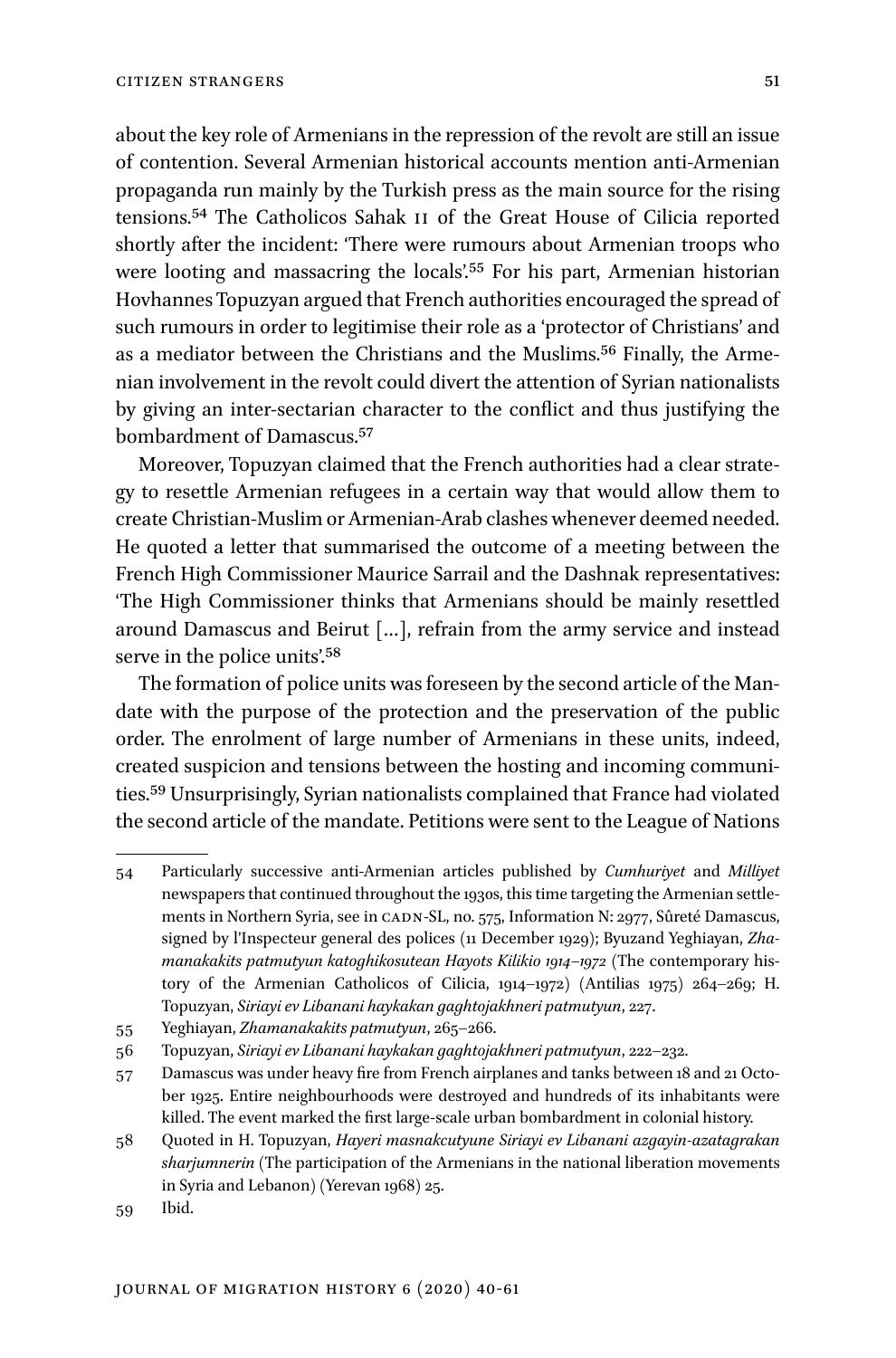claiming that French authorities had no right to include Armenians in the police units, for they were not 'locals' but 'hosted refugees', hence 'outsiders'.<sup>60</sup>

Even *al-Takaddum*, an Aleppine newspaper famous for its pro-Armenian stance, printed a series of articles that placed the blame on the Armenian refugees, noting that '[…] They forgot that they are guests in this country and were accepted here when all the doors were shut for them [...]'.<sup>61</sup>

Armenian refugees, in general, lamented that anti-Armenian rhetoric was the result of false news, propaganda and over-generalisation, for 'claiming the actions of a few hungry, uneducated youngsters for the entire community is not fair'.[62](#page-12-2) Moreover, 'Why then when a Cherkess or a Kurd does something wrong, it is never generalised to apply to the entire community, but it is always the case for the Armenians?'[63](#page-12-3)

#### **3.3 The Arrival of New Armenian Refugees**

The third key development that prompted a new peak in the anti-Armenian discourse was the arrival of about 8,000–10,000 new Armenian refugees in Syria between 1929 and 1930.<sup>64</sup> The latter were mostly settled in northern Syria, in a region known as the Upper Jazira where the French mandatory authorities sought to resettle them in a bid to tap into their cheap manpower on 'empty and far away' lands. Ironically, it had the opposite effect, attracting more attention among the Arab nationalists instead. The latter soon started to draw parallels between the Armenian and the Jewish immigration in Palestine and raised concerns over the danger of an independent Armenian national home in the Upper Jazira.

<span id="page-12-0"></span><sup>60</sup> Topuzyan, *Siriayi ev Libanani haykakan gaghtojakhneri patmutyun*, 227–228.

<span id="page-12-1"></span><sup>61</sup> Quoted in 'Hamaynavarutyune Halepi mej' (The communism in Aleppo), *Yeprat* 3 September 1930.

<span id="page-12-2"></span><sup>62</sup> 'Sirian ev nor hay gaghtakannere. nor voghbergutyun' (Syria and the new Armenian refugees: a new disaster), *Lebanon* 26 March 1926.

<span id="page-12-3"></span><sup>63</sup> 'Suriahayutian katsutyune; pataskhanatvutyunner chiratsnek!' (The conditions of the Armenians in Syria; do not take up responsibilities), *Lebanon* 13 April 1926.

<span id="page-12-4"></span><sup>64</sup> High bureaucratic pressure, extraordinarily high taxation, confiscation of properties and other pressures were reportedly the main reasons for their exodus. Their passports were stamped 'Not to re-enter Turkey', Vahe Tachjian, *La France en Cilicie et en Haute-Mésopotamie* (Paris 2004) 277-285; CADN-SL, Cabinet politique 1926-1941, no. 576, L'Arménie et les Arméniens, 32.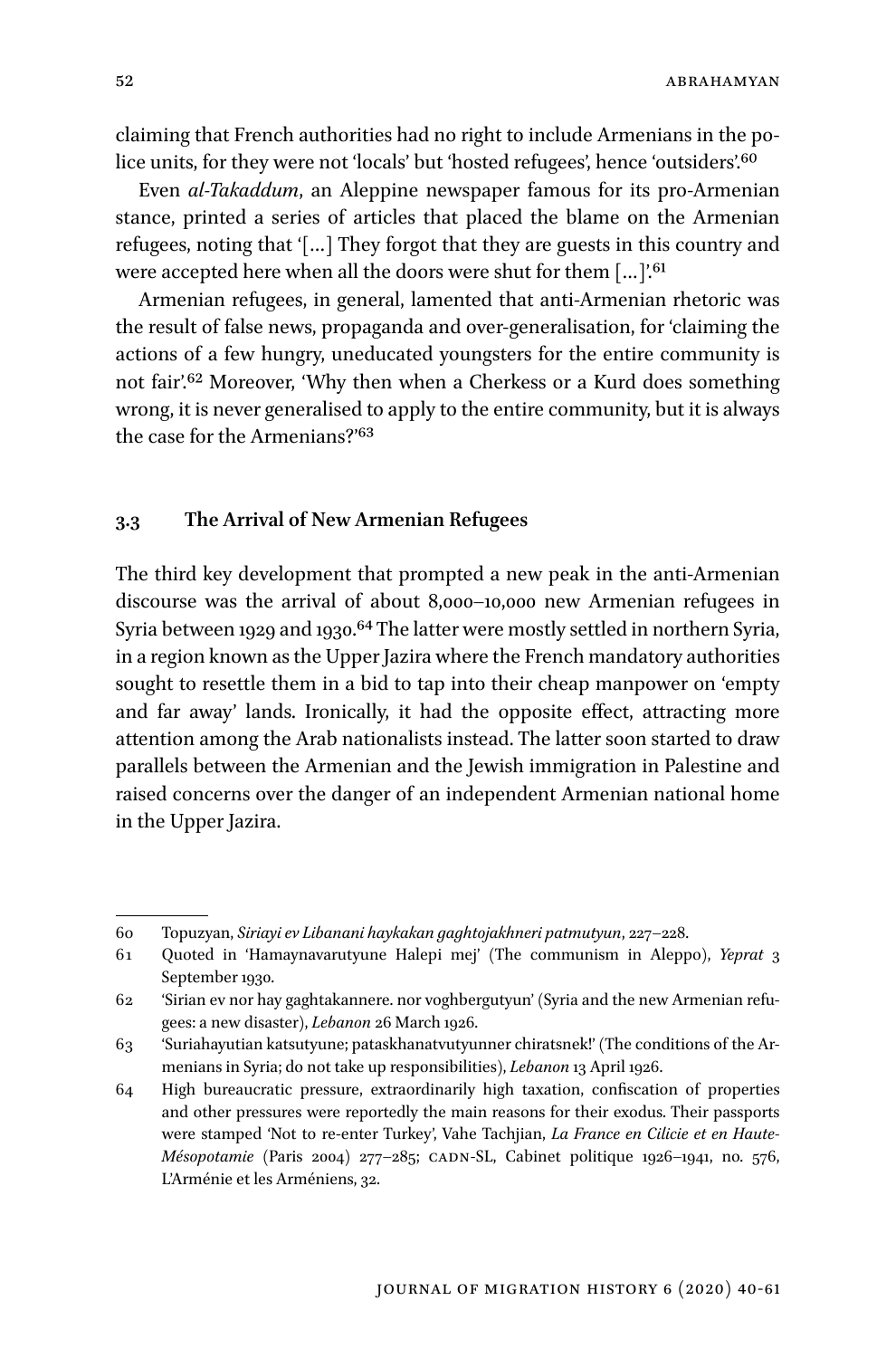In the meantime, Jews are aiming to create a national home – Israel, even though they are not numerous, they advance well in their project in Palestine. Now the Armenians that came in large numbers and 'attacked' the whole country […].[65](#page-13-0)

The mandatory powers also became the targets of such comparisons: 'French mandatory authorities aim to separate Syria from Turkey and Iraq, like the British who aimed to separate Palestine from other Arab countries by creating the Jewish national home. The French would like to achieve the same for Syria'.[66](#page-13-1) The same article concluded that the French chose the 'hard-working and robust [Syrian] population' on purpose in order to undermine the local population within a short period of time. Once again, Armenian refugees were labelled as 'foreign elements' and 'guests':

It seems that *Armenians* do not understand that they are *guests* in this country that accepted them and they must adopt a neutral position in domestic politics […]. As if their presence and their social and economic damage were not enough, now they aim at creating a national home [...].<sup>67</sup> (Emphasis mine).

The organ of the National Bloc *Al-Qabas* was even more explicit about the status of Armenians in Syria. It warned that all the attempts to resettle Armenians and other *foreign elements* in Syria were in vain since they would always remain *foreigners* and would *not deserve any sympathy* [from Syrians][.68](#page-13-3) (Emphasis mine)

By categorising the Armenian refugees as 'outsiders', Syrian nationalists essentially attempted to define who was a 'Syrian' and who was not. Thus, gradually an identity boundary separating the *insiders* – the Syrian hosts – from the *outsiders* – the incoming Armenian refugees – came into existence. Syrian nationalist polemics, however, were not the only force that helped to deepen the increasing gap between 'insiders' and 'outsiders' in the mandatory Syria, since external factors played central roles as well.

<span id="page-13-0"></span><sup>65</sup> 'Al-ärman fï ḧalab' (Armenians in Aleppo), *Al-Sha'b* 10 July 1927.

<span id="page-13-1"></span><sup>66</sup> 'Armenians in Syria', *Al-Mokattam*, in cadn-SL, no. 575, Extraits des presse, Journaux du 25 decembre 1929 au 2 Janvier 1930.

<span id="page-13-2"></span><sup>67</sup> 'Khaṭrakum 'aẓïm äyuhä al-ärman!', *Al Sha'b* 1 September 1930.

<span id="page-13-3"></span><sup>68</sup> Quoted in 'Ankeghts khosqer Al-Qabasin' (Honest Words to Al-Qabas)*, Yeprat* 14 May 1930.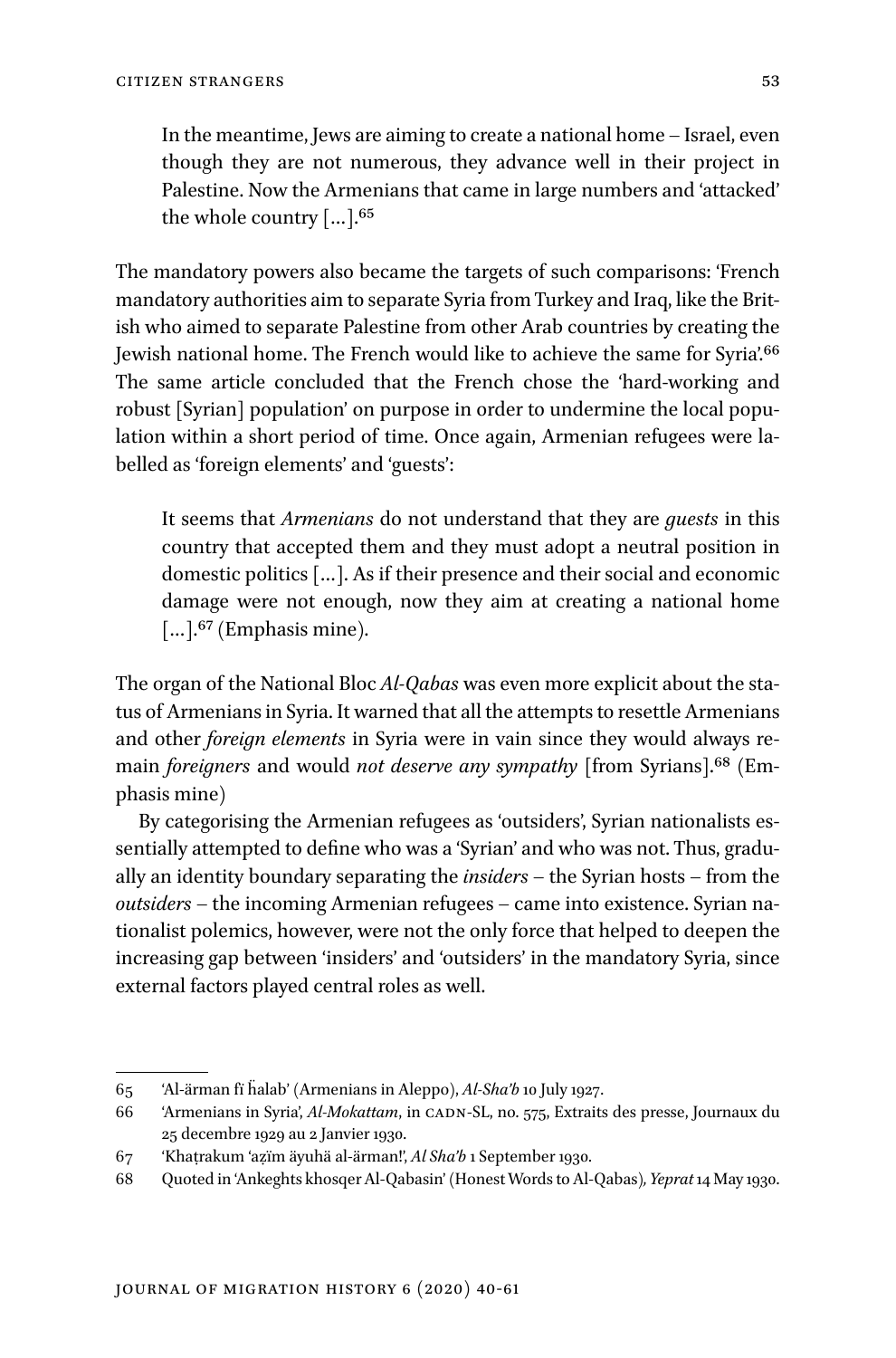# **4 Creation of Distinct Identities from Outside: The League of Nations and the French Mandate**

Since their arrival in Syria, Armenian refugees were also subjected to institutionalised labels from the humanitarian perspective, which implied a welldefined client group with specific prescribed needs – food, shelter and protection[.69](#page-14-0) Special efforts to assist them were made by diverse international actors such as the French mandatory authorities, the League of Nations and other relief organisations. These efforts, essentially, sought to avoid assimilation and preserve the distinct Armenian cultural characteristics, including the religious institutions and the Armenian language 'as a residue to their collective suffering and survival experience'.[70](#page-14-1)

The League of Nations, in particular, led a 'particular humanitarianism' on behalf of Armenian refugees, seeking to achieve their communal survival by promoting a collective and individual welfare that would 'prevent further erosion of the "Armenian nation" […] through dispersal and cultural assimilation'[.71](#page-14-2) In that regard, the treatment and resettlement of the Armenian refugees soon gained importance in the relations of the French mandatory authorities and the League of Nations, the latter funding and closely monitoring the resettlement process. Among other actions, this was accomplished by the establishment of agricultural colonies along the Syrian-Turkish border and by building separate Armenian neighbourhoods in Aleppo and Beirut.

Needless to say, these efforts were in line with the French colonial policies in the Levant where the latter strived to empower non-Muslim and non-Arab communities to counter-balance the rising Arab nationalism. As one French official put it, 'we need to reinforce the Christian element on which we would need to stand to counterbalance the Muslim elements and make Syria a country of mixed population'.<sup>72</sup> Moreover, the resettlement soon became a justification for the mandate itself and a landmark for the French humanitarian prestige. The resettlement policy intended to purchase land, construct houses, and even whole neighbourhoods and villages, while providing employment to Armenian refugees. The French High Commissioner Henri Ponsot explained that:

<span id="page-14-0"></span><sup>69</sup> Zetter, 'Labelling refugees', 44.

<span id="page-14-1"></span><sup>70</sup> Watenpaugh, *Bread from stones*, 154.

<span id="page-14-2"></span><sup>71</sup> Ibid, 160; 166–167.

<span id="page-14-3"></span><sup>72</sup> cadn-SL, n. 586, letter (n: 612 / KD) from Weygard to the ministry of foreign affairs (25 August 1924).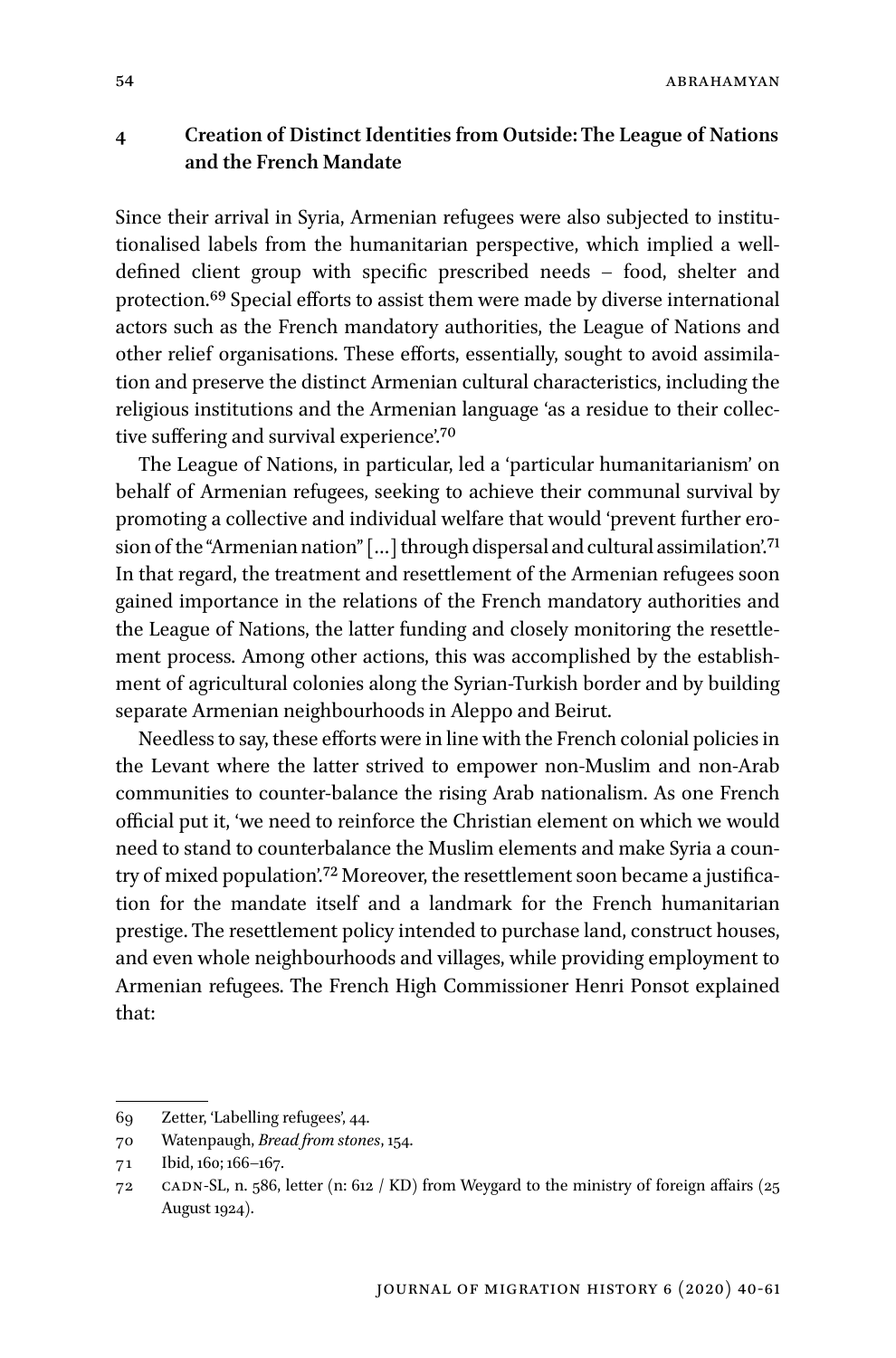It is necessary to help the refugees *to settle permanently*. This is the goal. With the Armenians what one fears is that they wish to go elsewhere as soon as they have some savings. This must be avoided, and to avoid it we must make out of them small property owners, of land, a house or a field […][.73](#page-15-0) (Emphasis mine)

Such settlement policies, coupled with the efforts to grant citizenship and voting rights, would serve the French authorities to alter the demographic picture of Syria and use the Armenians to strengthen the French colonial rule.[74](#page-15-1) Therefore, France vehemently opposed any calls to transfer these refugees out of Syria. The Treaty of Lausanne (1923), for example, foresaw a possibility 'for those who had a different ethnicity to take citizenship of the country with whom they shared the same ethnicity'.<sup>[75](#page-15-2)</sup> In the case of Armenians, this could have been Soviet Armenia. France, however, opposed any such attempts by the League of Nations, claiming that Armenians living in Syria were already selfsufficient and well settled[.76](#page-15-3)

After all, a distinct Armenian community could serve the French in another way, particularly by advancing the French political agendas during the elections. Indeed, Armenian refugees overwhelmingly voted against the Syrian nationalists during the elections of 1926 and 1928. In order to realise their plans, the French authorities largely relied on one of the Armenian political parties – the ARF, which was famous for its pro-western stance. As we shall see in the next section, the other two political parties, Hunchak and Ramkavar had developed more cautious politics towards the French and the Syrians alike.

It is of little surprise, therefore, that the local Arab population developed growing antipathy towards the Armenian refugees who enjoyed external support and threatened, as Syrian nationalists believed, the territorial integrity of Syria. The pattern laid down since Ottoman times where the Middle Eastern Christians, often being privileged targets for the western humanitarian interventions, were perceived allies with the foreign powers.<sup>77</sup> Similar perceptions

<span id="page-15-0"></span><sup>73</sup> cadn-SL, n. 575, Procès-verbal, Comité de secours aux réfugiés arméniens (24 June 1931).

<span id="page-15-1"></span><sup>74</sup> Watenpaugh, *Bread from stones*, 176; Keith D. Watenpaugh, *Being modern in the Middle East, revolution, nationalism, colonialism, and the Arab Middle Class* (Princeton 2014) 211–308.

<span id="page-15-2"></span><sup>75</sup> Article 32 of Lausanne Treaty, in N. Migliorino, (*Re) constructing Armenia*, 54.

<span id="page-15-3"></span><sup>76</sup> Narine Margaryan, *Hayots tseghaspanutyan hetevanqov Siriayum hastatvats Hay taragirneri kargavijake ev Hay-Arabakan pokhharaberutyunnere 1915–1924* (*The status of the Armenian deportees settled in Syria as a result of the Armenian Genocide and the Armenian-Arab relations 1915–1924* (Yerevan 2013) 154.

<span id="page-15-4"></span><sup>77</sup> Davide Rodogno, *Against massacre: humanitarian interventions in the Ottoman empire, 1815–1914* (Princeton 2012).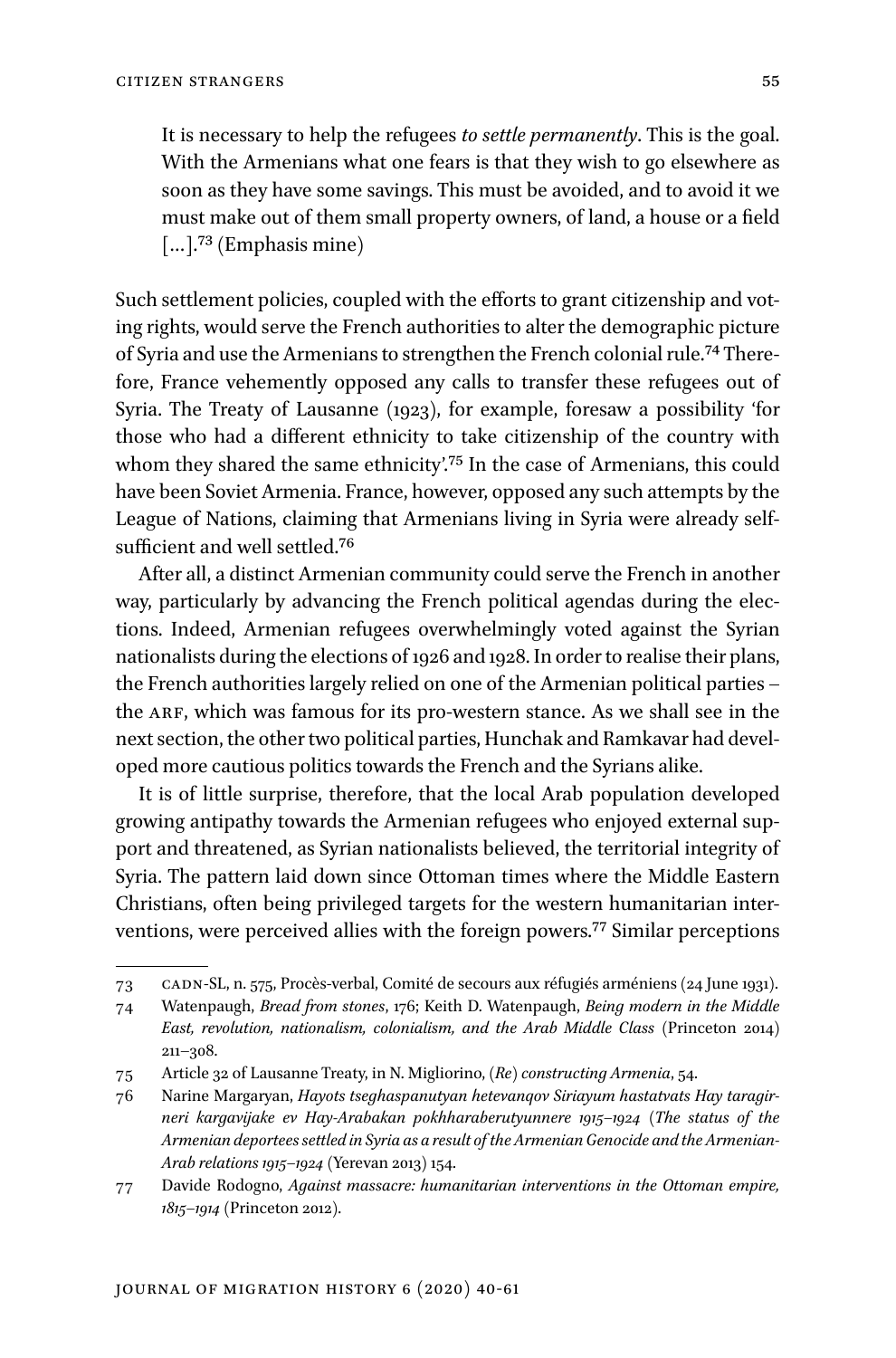drove the anti-Armenian sentiments in mandatory Syria, too. Syrian nationalists referred to their presence as a justification for the French rule:

Armenians say they are foreigners in Syria, therefore they have nothing to do with the local politics and have no duties. […] They prefer to have Syrian and Lebanese passports in their pockets to have equal rights without fulfilling any citizen duty. Instead, they *enjoy Western privileges that prohibit the free future of our country* […].[78](#page-16-0) (Emphasis mine)

Overall, the 'special' treatment of the Armenian refugees by the French mandatory authorities and the League of Nations further highlighted the 'otherness' of these refugees and widened the gap between the incoming and the hosting communities.

#### **5 Citizen Strangers: Discourses of the Refugee Political Elites**

The Armenian refugees in Syria were anything but a national community in the classical sense in the early 1920s. Being survivors of the Genocide, they formed a veritable conglomeration of all kinds – the (former) rich and the poor, the urban and the rural, the Armenian, Turkish and Kurdish speakers, and were disproportionally composed of women and children. In addition, they were further divided along congregational and political affiliations.

Despite the awareness that the preservation of their plural ethnic and religious identity was endangered, the Armenian refugees initially did not have a clear strategy to establish a distinct community. On the contrary, physical survival was their main concern and repeated calls for adaptation in the Levant were made.[79](#page-16-1)

Nevertheless, the strong anti-Armenian reactions became a wake-up call for Armenian refugees, who suddenly realised that Syrian hospitability could not be taken for granted, and therefore new strategies were needed to ensure their peaceful cohabitation. Among the different tactics and strategies used by the Armenian political elite, one can identify the framework suggested by Michel de Certeau in his seminal work *The practice of everyday life*, whereby the 'weak'

<span id="page-16-0"></span><sup>78</sup> Najïb al-Al-qaḍïya al-ärmanïyah fï süriyä; wäjibät al-ärman fï al-baläd' (Armenian issue in Syria; The Duties of the Armenians in Syria), *Al Sha'b* 5 October 1928.

<span id="page-16-1"></span><sup>79</sup> For instance, the letter of the Armenian national delegation of Paris to Sahak Catholicos in February 1922: 'Our people have a great interest in maintaining peaceful and friendly cohabitation with the natives in Syria. At this time of trouble, to be patient and to adapt ourselves is a must […]', in: B. Eghiayan, Zhamanakakits patmutyun, 265.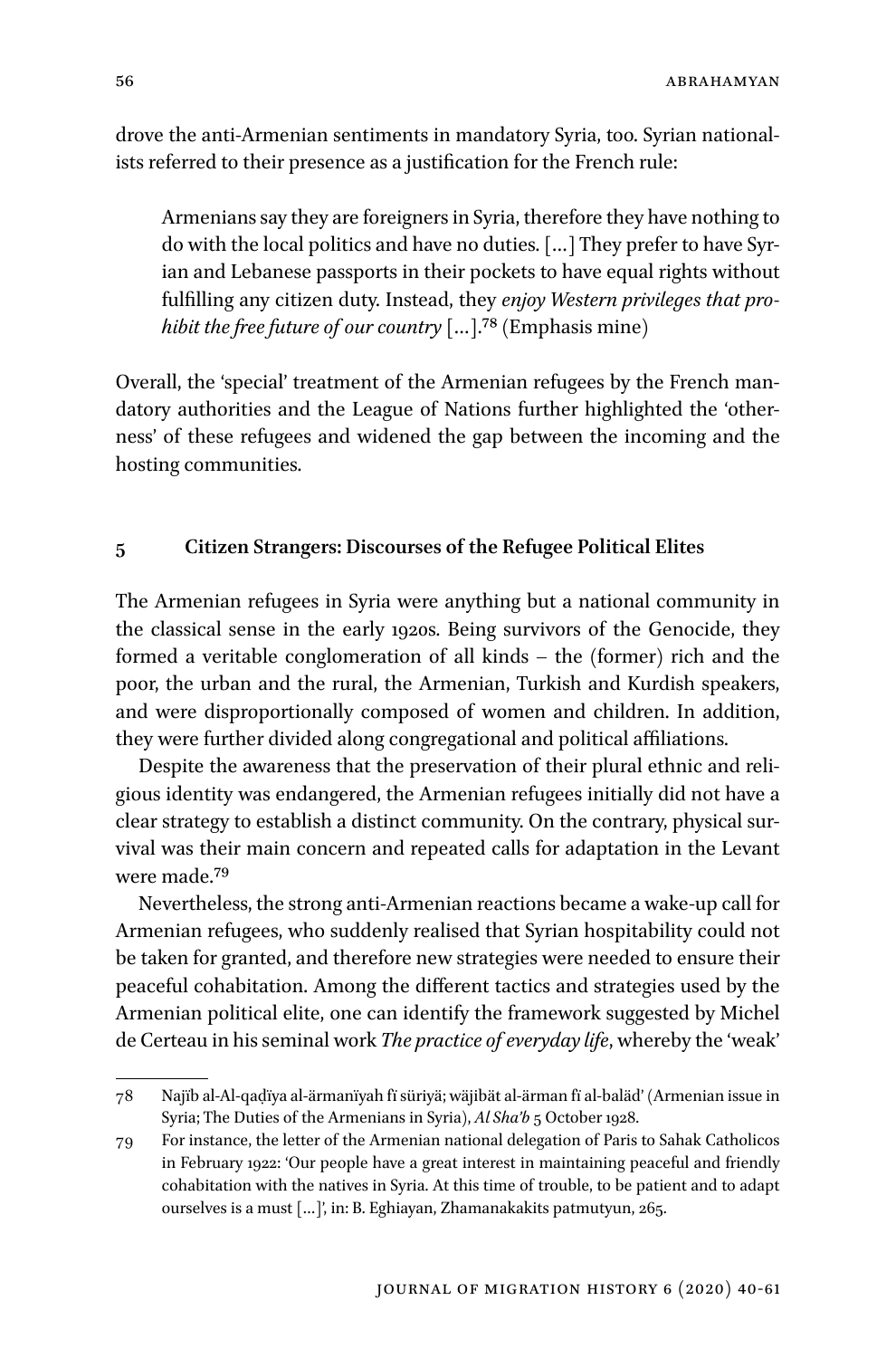imitates the 'strong' creating a space where it can act within the constraints imposed on them[.80](#page-17-0) It has been observed that whenever nationalism was used by the ruling elites to shape the collective national identity, it was simultaneously borrowed and adapted by the sectarian and ethnic groups to enhance their own distinct identities according to the 'national' model through discrete cultural, linguistic, moral, sociological, even psychological or physical traits[.81](#page-17-1)

Likewise, Armenian political parties referred to ethnic nationalism with an attempt to turn the passive and unorganised refugee segments into an organised community by revitalising their patriotic feelings and mobilising them around and against the anti-Armenian rhetoric[.82](#page-17-2) Social life, economic networks and institutions including churches, schools, political parties and charities, gradually emerged. Crucially, however, the Armenian elites failed to overcome the internal diversity and form a united front.

In that regard, leaders of the Ramkavar rightly pointed out that the existing political parties were more of an obstacle than a tool to advance towards national unity. Ironically, they suggested that it was within the refugee camps, despite all of the harsh conditions, that refugees were more prone towards a certain degree of national unity:

Although people live in poverty, they enjoy their daily life, earn money and maintain their national feelings. They like to attend church, send their children to school and remember every day that they are *Armenians and they must stay Armenians* […].[83](#page-17-3) (Emphasis mine)

More critically, the political parties had different and often conflicting views about the future status of the Armenian refugees in Syria. If Hunchak and Ramkavar circles considered the presence of the Armenian refugees in Syria  $temporary - as'quests'$ , the  $ARF$ , on the contrary, advocated for the permanent resettlement and full integration of Armenians in Syria.

The main bone of contention between the Armenian political parties revolved around the role of Soviet Armenia for Armenian refugees. Ramkavar and Hunchak circles framed their discourse of being a 'guest' by adopting a

<span id="page-17-0"></span><sup>80</sup> Michel De Certeau, *The practice of everyday life* (London 1988).

<span id="page-17-1"></span><sup>81</sup> Elizabeth Picard, 'Y a-t-il un problème communautaire en Syrie?', *Maghreb-Machrek* 87  $(1980)$  7–21.

<span id="page-17-2"></span><sup>82</sup> On ethnic nationalism, see Anthony Smith, 'Ethnic myths and ethnic revivals', *European Journal of Sociology* 25 (1984) 283–305.

<span id="page-17-3"></span><sup>83</sup> 'Qemberu shurj' (About the camps), *Yeprat* 30 August 1930.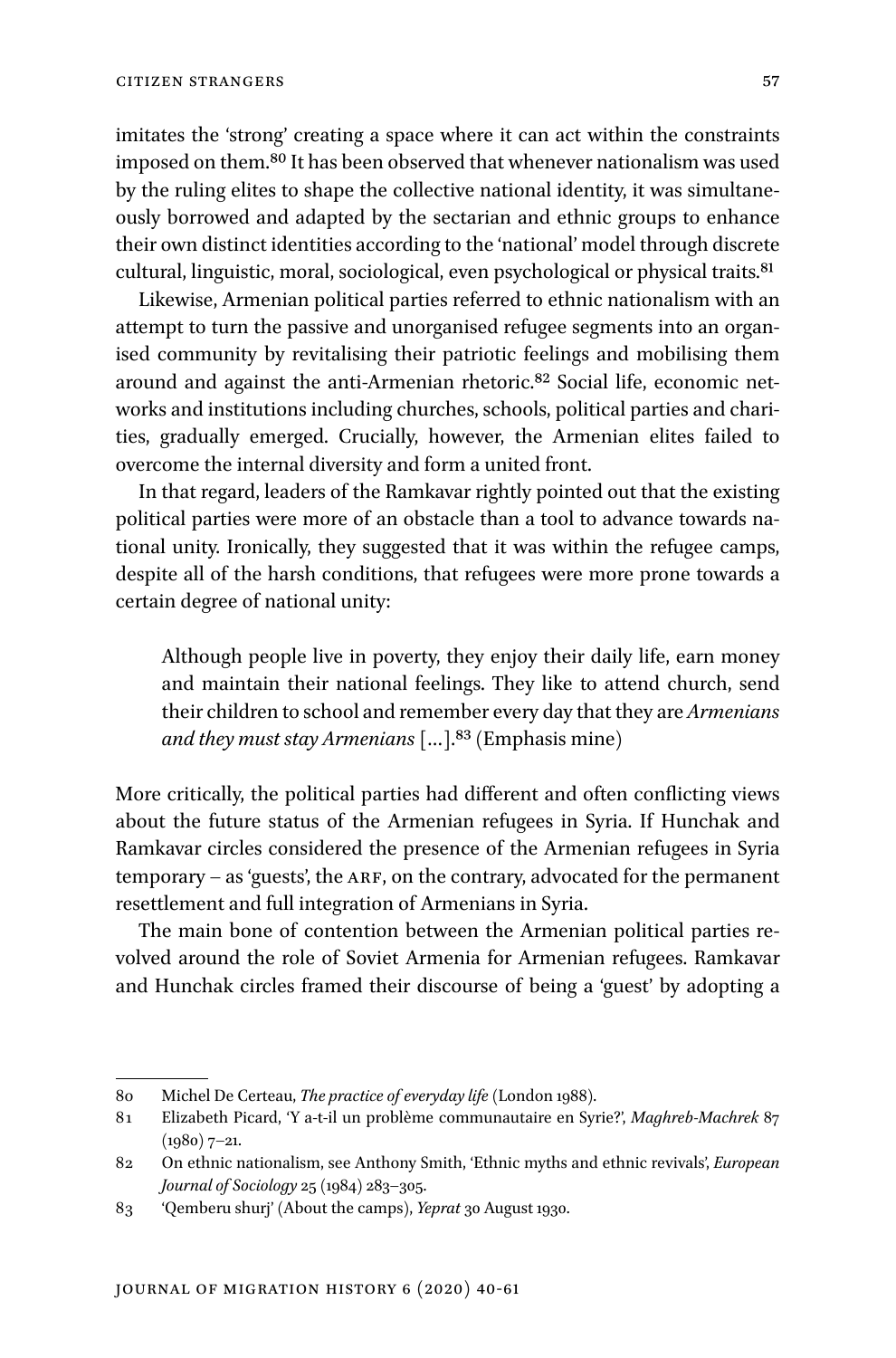pro-Soviet Armenia approach and advocated for repatriation.[84](#page-18-0) Hunchak circles believed that Soviet Armenia was the only place where the preservation of an ethnic Armenian identity was both feasible and guaranteed: 'There is just one way to prevent assimilation, to look at Armenia, and if to leave, to leave only for Armenia [...]'.<sup>85</sup> They also claimed that by establishing contacts with the Soviet motherland, Armenians would prove to the Arabs that their only wish was to form an 'economic community' in Syria without any hidden political goals.[86](#page-18-2) In addition, Hunchak circles suggested that Armenian communities had to keep a distance from the local Syrian politics and concentrate instead on their own community issues.[87](#page-18-3)

Ramkavars, however, highlighted the involuntary arrival of the Armenian refugees as well as the temporality of their status and thus their willingness to repatriate:

Armenians did not come willingly to Syria […]. Nevertheless, we will leave Syria willingly as soon as we have some material and political opportunities to resettle in our motherland […]. We agree it is a vain attempt to try to resettle us in Syria, as *we will never stop considering ourselves guests, no matter how long we live here* […][.88](#page-18-4) (Emphasis mine)

At the same time, Ramkavars found it necessary to obtain Syrian citizenship, for it would allow the Armenian refugees to upgrade their legal status – becoming *useful* and *loyal* citizens without losing their *Armenianness.*[89](#page-18-5)

In May 1930, Yeprat published successive articles addressed to the Syrian Arabic press and the wider Syrian public, declaring that: 'we [Armenian

<span id="page-18-0"></span><sup>84</sup> Repatriation of the Armenian refugees to the Republic of Armenia and later to the nascent Soviet Armenia was envisaged by the League of Nations and the Soviet authorities. Around 100,000 Armenians were relocated in Soviet Armenia following Stalin's call for repatriation between 1946–1948.

<span id="page-18-1"></span><sup>85</sup> 'Artagaghti tarerayin hosanqe' (The continuous flow of the immigration), *Suriakan Mamul* 13 June 1926.

<span id="page-18-2"></span><sup>86</sup> 'Surio hayutian avag partavorutyunneren' (From the most important duties of the Syrian-Armenians), *Suriakan Mamul* 5 August 1923.

<span id="page-18-3"></span><sup>87</sup> S. Dodutian, 'Gaghtakane otar erkri mej' (The refugee in a foreign country), *Suriyakan Mamul* 18 November 1923; 'Qemperu derutyune' (The situation in the camps), *Suriyakan Mamul* 27 March 1925.

<span id="page-18-4"></span><sup>88</sup> 'Ankeghts khosqer Damaskosi 'Al-Qapas'in' (Honest Words to the Damascene Al Qabas), *Yeprat* 14 May 1930.

<span id="page-18-5"></span><sup>89</sup> Kiliketsi, 'Inch petk e eni Suriahayutyune? Azgayin pahpanum ev azgayin miutyun' (What should the Syrian Armenians do? National preservation and national unity), *Yeprat* 3 January 1927.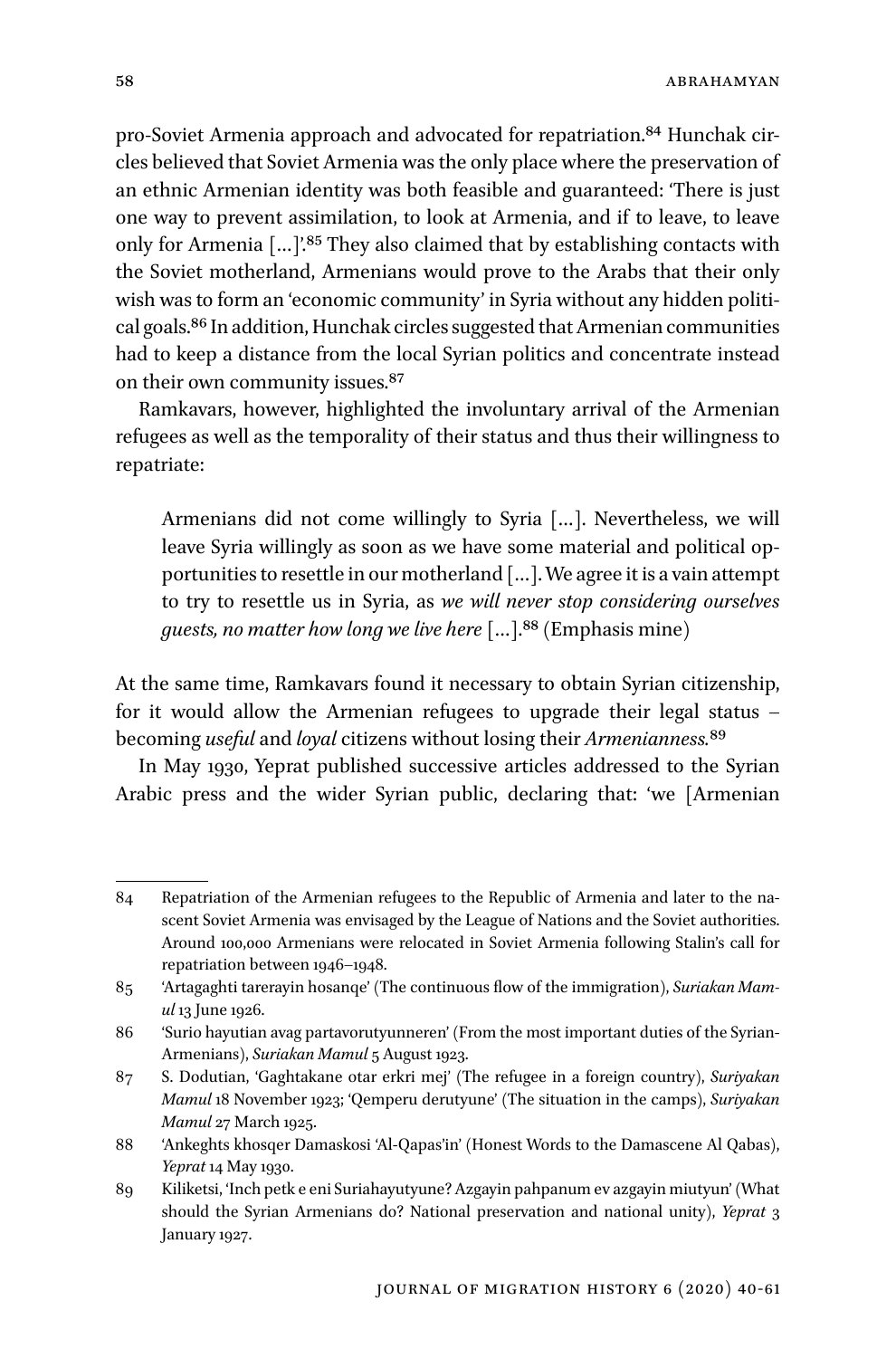refugees turned citizens] are *loyal to our hosts*, grateful to the French and friends of the Arabs […]'[.90](#page-19-0) (Emphasis mine)

In contrast, the ARF took a radically different strategy. Allied with the French mandatory authorities, ARF members were hostile towards the communist

<span id="page-19-0"></span>

<sup>90</sup> 'Ankeghts khosqer Damaskosi Al-Qabasin' (Honest words to the Damascene Al-Qabas), *Yeprat* 14 May 1930; 'Ankeghts khosqer Surio Arab mamulin' (Honest words to the Syrian Arabic press) *Yeprat* 21 May 1930.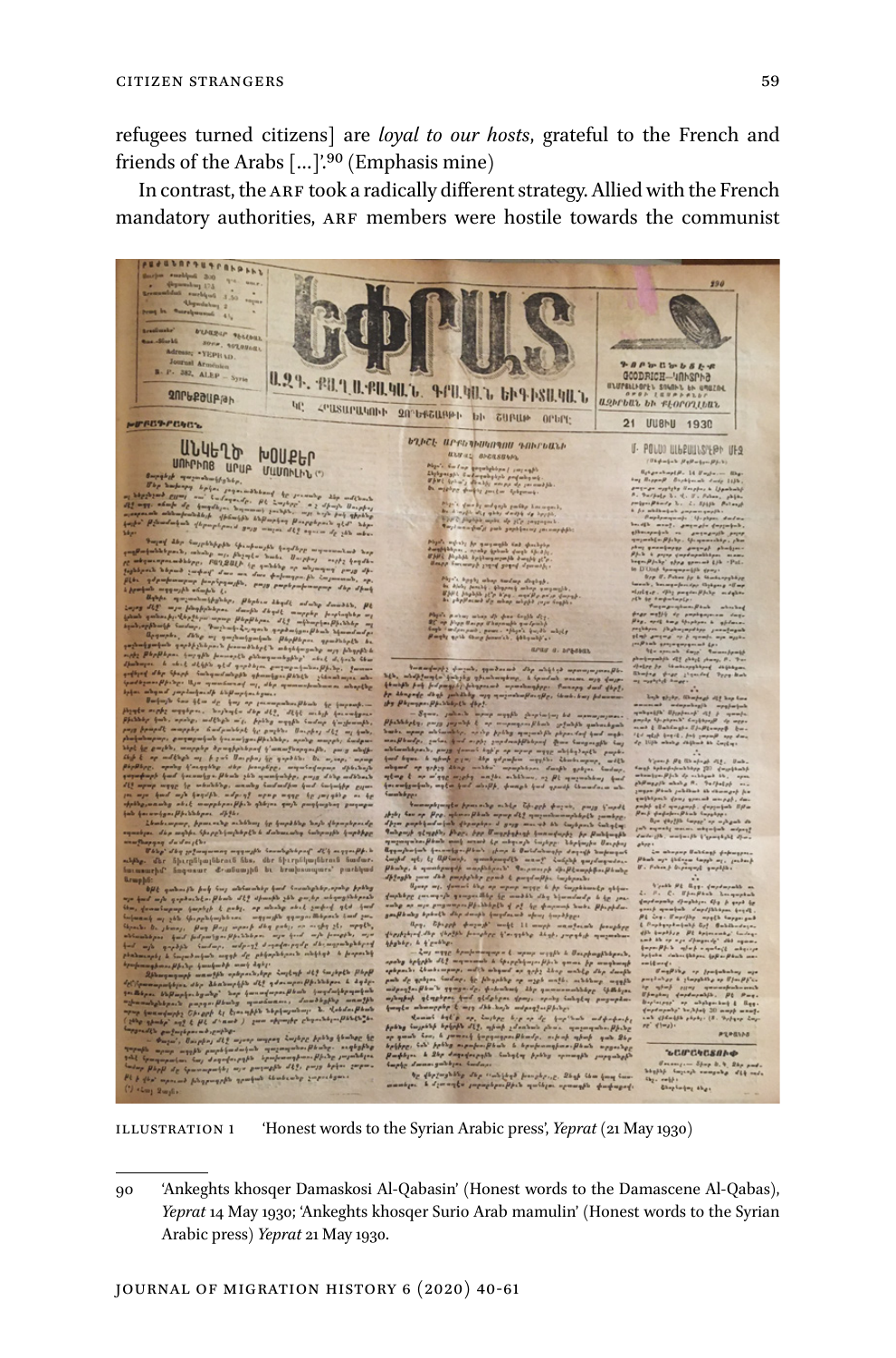regime established in Armenia. Consequently, the party advocated for the preservation and empowerment of the Armenian communities in exile by highlighting nationalism and reinforcing ethnic attributes such as their language, traditions and culture. Essentially, it advocated for the isolation of the Armenian refugees, who were encouraged not to take the Syrian citizenship and to form instead a united 'national group' that hopefully would be recognised by the League of Nations.<sup>91</sup> It is worth recalling, however, that  $ARF$  leaders were not always coherent with their 'isolation' strategy as they were equally eager to have representatives in the Syrian parliament[.92](#page-20-1)

Writing about the ARF-French collaboration, Topuzyan argued that 'ARF members were instruments in the hands of French diplomacy that benefited mutually'[.93](#page-20-2) For instance, the party always managed to secure a seat in the Syrian Parliament despite their lack of popular support among the Armenian refugees.<sup>94</sup> Moreover, the ARF favoured French resettlement policies in northern Syria and announced openly: 'Yes, we are resettling in Syria, but *not as guests*, rather as *useful elements that will feed and enrich our hosts* […]'.[95](#page-20-4) (Emphasis mine)

The strategy of the party to pretend to represent the entire refugee community reinforced the identification of Armenian refugees with the French imperialist agenda, thereby making them a target for the Syrian nationalists. The ARF members, notwithstanding, foresaw the solution to the anti-Armenian rhetoric in asking for the support and the interference of the French mandatory authorities[.96](#page-20-5) Such strategies fatally contributed to deepen the ideological divisions among the Armenian political parties. Ramkavars, in particular, argued that further French involvement would, ultimately, make the Arab uneducated masses even more aggressive towards the Armenians.[97](#page-20-6)

Despite the internal divisions and conflicts, the anti-Armenian discourse became an important resource for the Armenian political elites to mobilise and reunite the Armenian refugees in the face of a common external threat. Even though a united Armenian community was not achieved in the interwar years, a distinct community with solid institutions gradually emerged in Syria and Lebanon.

<span id="page-20-6"></span>97 Ibid.

<span id="page-20-0"></span><sup>91</sup> Margaryan, *Hayots tseghaspanutyan hetevanqov*, 144.

<span id="page-20-1"></span><sup>92</sup> Ibid.

<span id="page-20-2"></span><sup>93</sup> Topuzyan, *Siriayi ev Libanani haykakan gaghtojakhneri patmutyun*, 209.

<span id="page-20-3"></span><sup>94</sup> Avetis Injejikian (1923), Narek Abrahamian (1926), Movses Ter-Galustian (1928), Ibid.

<span id="page-20-4"></span><sup>95</sup> Aghbalyan Nikol, *Syria and Us* (Cairo 1932) 12.

<span id="page-20-5"></span><sup>96</sup> 'Hay-Arab haraberutyunnere Surioi mej; Skhal akhtajanachutyun me' (Syrian-Arab relations in Syria; A wrong diagnoses) *Yeprat* 30 April 1930. *Yeprat*'s response to *Husaber.*